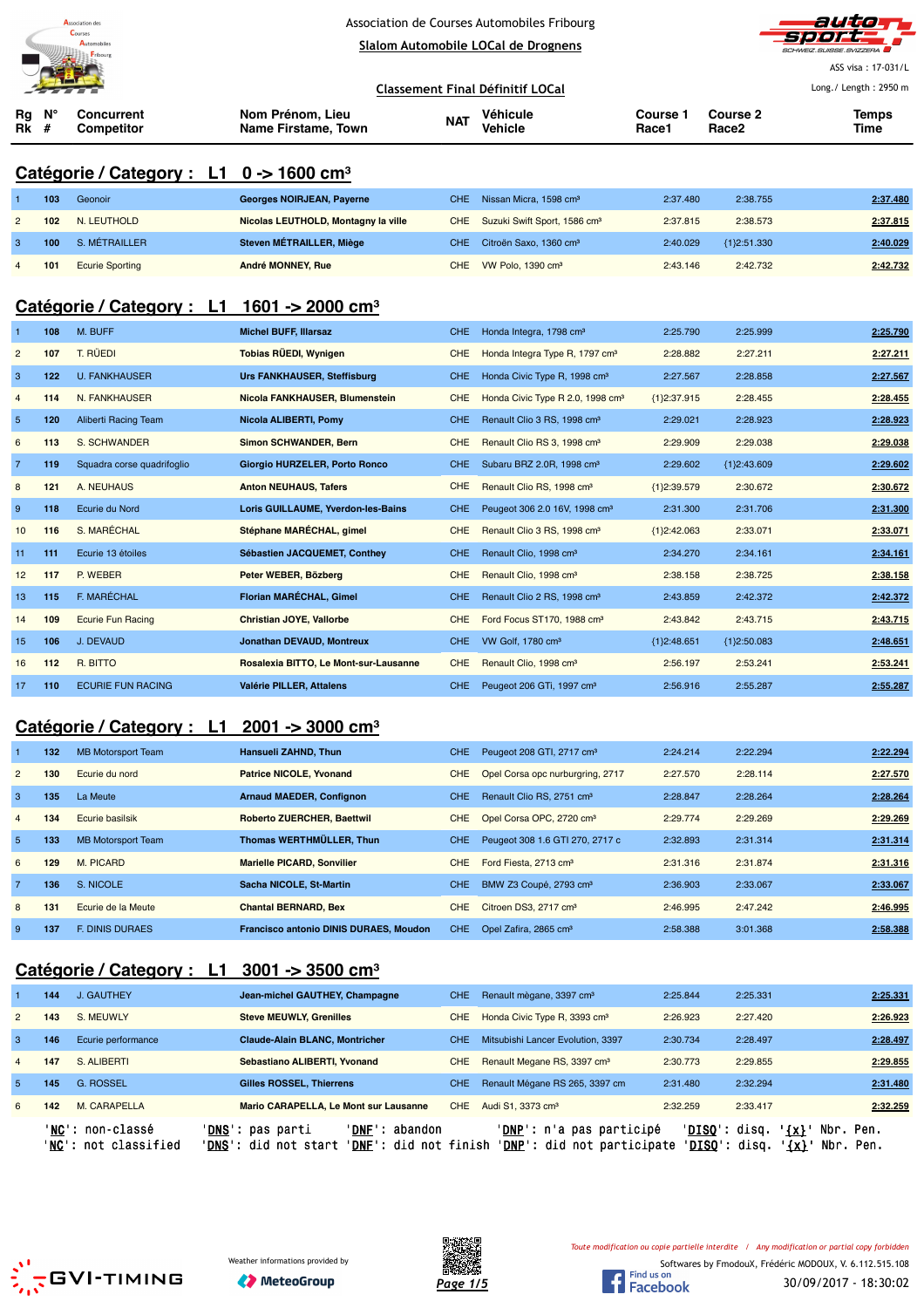|                  |                     | <b>Association</b> des<br>Course:                   |  | Association de Courses Automobiles Fribourg              |            | auto                                         |                          |                   |                                |
|------------------|---------------------|-----------------------------------------------------|--|----------------------------------------------------------|------------|----------------------------------------------|--------------------------|-------------------|--------------------------------|
|                  |                     |                                                     |  |                                                          |            | Slalom Automobile LOCal de Drognens          |                          |                   | <b>SCHWEIZ SUISSE SVIZZERA</b> |
|                  |                     |                                                     |  |                                                          |            |                                              |                          |                   | ASS visa: 17-031/L             |
|                  |                     |                                                     |  |                                                          |            | <b>Classement Final Définitif LOCal</b>      |                          |                   | Long./ Length: 2950 m          |
| Rg<br>Rk         | N <sub>c</sub><br># | <b>Concurrent</b><br>Competitor                     |  | Nom Prénom, Lieu<br>Name Firstame, Town                  | <b>NAT</b> | Véhicule<br><b>Vehicle</b>                   | <b>Course 1</b><br>Race1 | Course 2<br>Race2 | Temps<br>Time                  |
|                  |                     |                                                     |  |                                                          |            |                                              |                          |                   |                                |
|                  |                     | Catégorie / Category : $L1 + 3500$ cm <sup>3</sup>  |  |                                                          |            |                                              |                          |                   |                                |
|                  | 150                 | Y. BENEY                                            |  | Yann BENEY, Bussigny                                     | CHE.       | Ford Focus RS, 3844 cm <sup>3</sup>          | {1}2:35.847              | 2:23.180          | 2:23.180                       |
|                  |                     |                                                     |  |                                                          |            |                                              |                          |                   |                                |
|                  |                     | Catégorie / Category : L2 0 -> 1600 cm <sup>3</sup> |  |                                                          |            |                                              |                          |                   |                                |
| 1                | 218                 | S. FEHR                                             |  | Sandro FEHR, Rorschacherberg                             | <b>CHE</b> | Suzuki Swift Sport, 1600 cm <sup>3</sup>     | 2:19.625                 | 2:19.468          | 2:19.468                       |
| $\overline{c}$   | 203                 | F. EGGENBERGER                                      |  | Fabian EGGENBERGER, Zürich                               | CHE        | Suzuki Swift Sport, 1586 cm <sup>3</sup>     | ${1}2:32.020$            | 2:20.702          | 2:20.702                       |
| 3                | 207                 | <b>RCU</b>                                          |  | <b>Bruno BLEIKER, Bütschwil</b>                          | <b>CHE</b> | Suzuki Swift Sport, 1586 cm <sup>3</sup>     | 2:22.539                 | 2:22.055          | 2:22.055                       |
| $\overline{4}$   | 215                 | <b>Ecurie Sporting</b>                              |  | <b>Vincent METTRAUX, Hauteville</b>                      | <b>CHE</b> | Honda Civic, 1595 cm <sup>3</sup>            | 2:24.980                 | 2:24.317          | 2:24.317                       |
| $\overline{5}$   | 202                 | <b>Squadra Rotberg</b>                              |  | Igor RODELLA, Zwingen                                    | <b>CHE</b> | Suzuki Swift, 1586 cm <sup>3</sup>           | 2:25.437                 | ${1}2:35.011$     | 2:25.437                       |
| $6\phantom{1}6$  | 217                 | <b>D. SCHNEIDER</b>                                 |  | Daniel SCHNEIDER, Galgenen                               | <b>CHE</b> | Suzuki Swift Sport, 1600 cm <sup>3</sup>     | 2:25.778                 | ${1}2:33.600$     | 2:25.778                       |
| $\overline{7}$   | 204                 | <b>D. ZUTTER</b>                                    |  | Dario ZUTTER, Schwarzenburg                              | <b>CHE</b> | Suzuki Swift Sport, 1586 cm <sup>3</sup>     | 2:27.138                 | 2:25.985          | 2:25.985                       |
| 8                | 214                 | C. SCHWARZ                                          |  | <b>Cyril SCHWARZ, Grancy</b>                             | <b>CHE</b> | Honda Civic 1.6 VTi, 1595 cm <sup>3</sup>    | 2:26.439                 | 2:28.417          | 2:26.439                       |
| $\boldsymbol{9}$ | 213                 | M. HOSTETTLER                                       |  | <b>Marco HOSTETTLER, Milken</b>                          | <b>CHE</b> | Honda Civic 1.6i V-Tec, 1594 cm <sup>3</sup> | 2:29.368                 | 2:29.109          | 2:29.109                       |
| 10               | 210                 | D. JORAY                                            |  | <b>Didier JORAY, Gingins</b>                             | <b>CHE</b> | Citröen Saxo, 1587 cm <sup>3</sup>           | 2:29.646                 | 2:33.325          | 2:29.646                       |
| 11               | 200                 | T. BOELLE                                           |  | <b>Tobias BOELLE, Zürich</b>                             | <b>CHE</b> | Peugeot 106 Rallye, 1293 cm <sup>3</sup>     | 2:30.997                 | 2:32.987          | 2:30.997                       |
| 12               | 208                 | Y. JAQUEMET                                         |  | Yannick JAQUEMET, Saint-Barthélemy                       | CHE        | Citroën Saxo 1.6 16V, 1587 cm <sup>3</sup>   | 2:32.474                 | 2:33.600          | 2:32.474                       |
| 13               | 206                 | C. DE FRANCESCO                                     |  | Claudio DE FRANCESCO, Pfäffikon ZH                       | <b>CHE</b> | Suzuki Swift Sport, 1586 cm <sup>3</sup>     | 2:34.784                 | 2:32.871          | 2:32.871                       |
| 14               | 216                 | <b>T. SCHOPFER</b>                                  |  | <b>Thery SCHOPFER, Montricher</b>                        | CHE        | Citroen Saxo VTS, 1600 cm <sup>3</sup>       | 2:37.520                 | 2:34.771          | 2:34.771                       |
| 15               | 201                 | <b>Stewart BAINS</b>                                |  | Daniel BURKHART, St. Gallen                              | <b>CHE</b> | Suzuki Swift Sport, 1586 cm <sup>3</sup>     | 2:36.501                 | ${1}2:44.090$     | 2:36.501                       |
| 16               | 209                 | R. DUPUIS                                           |  | <b>Raphael DUPUIS, Montricher</b>                        | CHE        | Peugeot 106 gti, 1587 cm <sup>3</sup>        | 2:38.964                 | 2:38.843          | 2:38.843                       |
| 17               | 211                 | S. SANTOS GUERREIRO                                 |  | <b>Santos SANTOS GUERREIRO, Moudon</b>                   | <b>CHE</b> | Citroen Saxo VTS, 1587 cm <sup>3</sup>       | ${1}2:54.605$            | 2:43.703          | 2:43.703                       |
|                  |                     |                                                     |  |                                                          |            |                                              |                          |                   |                                |
|                  |                     |                                                     |  | Catégorie / Category : $L2$ 1601 -> 2000 cm <sup>3</sup> |            |                                              |                          |                   |                                |
| $\mathbf{1}$     | 227                 | GRT - Gruyère Racing Team                           |  | <b>Benjamin DEVAUD, Collombey</b>                        | <b>CHE</b> | VW Golf 16v, 1801 cm <sup>3</sup>            | 2:20.485                 | 2:18.837          | 2:18.837                       |
| $\overline{c}$   | 226                 | <b>Ecurie Basilisk</b>                              |  | Giuliano PICCINATO, Bättwil                              | CHE        | Honda Integra Type-R, 1800 cm <sup>3</sup>   | ${1}2:29.557$            | 2:20.240          | 2:20.240                       |
| 3                | 230                 | Ecurie du Nord                                      |  | Léonard HENCHOZ, Gollion                                 | CHE        | Renault Clio, 1998 cm <sup>3</sup>           | 2:23.226                 | 2:23.824          | 2:23.226                       |
| $\overline{4}$   | 225                 | <b>I. STERGIADIS</b>                                |  | Ioannis STERGIADIS, Dübendorf                            | <b>CHE</b> | Honda Integra, 1797 cm <sup>3</sup>          | 2:26.097                 | 2:24.369          | 2:24.369                       |

# **Catégorie / Category : L2 2500 -> 3000 cm³**

| Peugeot 207 GTI, 2717 cm <sup>3</sup><br>-5<br>L. FERREIRA<br>Leandro FERREIRA, Belfaux<br>302<br>2:28.340<br>CHE.                     | 'DISQ': disq.<br>$\{x\}$<br>Nbr. Pen. |
|----------------------------------------------------------------------------------------------------------------------------------------|---------------------------------------|
|                                                                                                                                        | 2:28.340<br>2:29.221                  |
| 212<br><b>Ecurie Basilisk</b><br>Andreas SERVELLO, Therwil<br>MINI Cooper S, 2717 cm <sup>3</sup><br>2:24.970<br>CHE.                  | 2:23.297<br>2:23.297                  |
| 3<br>301<br>M. GEORGE<br>Mantadakis GEORGE, Oberengstringen<br>Ford Fiesta, 2713 cm <sup>3</sup><br>2:22.139<br>CHE.                   | 2:19.839<br>2:19.839                  |
| 304<br>Mini Cooper S, 2717 cm <sup>3</sup><br>$\overline{2}$<br><b>Ecurie Basilisk</b><br>Raymond STOFER, Herznach<br>2:17.321<br>CHE. | 2:16.340<br>2:16.340                  |
| <b>Lars BAUMELER, Ittigen</b><br>MINI JCW, 2717 cm <sup>3</sup><br>303<br>L. BAUMELER<br>2:16.337<br>CHE.                              | 2:16.998<br>2:16.337                  |

**228** Squadra corse quadrifoglio **Massimo PALTENGHI, Cugnasco** CHE Toyota GT86, 1995 cm<sup>3</sup> {1}2:34.309 2:24.661 **2:24.661 224** Gruyère Racing Team **Antonio PINTO, Troistorrents** CHE Honda Integra, 1797 cm³ 2:26.821 2:25.694 **2:25.694 223** Ecurie Performance **Nicolas MOINAT, Grancy** CHE VW Golf, 1780 cm³ 2:26.208 2:26.853 **2:26.208 233** M. FALABRETTI **Mario FALABRETTI, Wangen an der Aare** CHE Renault Clio Sport 2.0 16V, 1998 c 2:30.327 2:29.301 **2:29.301 232** F. CARNEIRO **Filipe CARNEIRO, Yverdon** CHE Renault Clio sport, 1998 cm<sup>3</sup> 2:29.710 2:30.650 2:29.710 2:30.650 **234** Ecurie Fun Racing **Jean-Claude OCHS, Prangins** CHE Renault Clio Sport, 1998 cm³ 2:36.897 2:34.965 **2:34.965 231** R. CHERBUIN **Rachelle CHERBUIN, Sâles** CHE Renault Clio, 1998 cm³ 2:39.168 2:38.419 **2:38.419 229** A. PIQUEREZ **Alain PIQUEREZ, Moutier** CHE Peugeot 206 2.0, 1997 cm³ 2:42.291 {1}2:51.541 **2:42.291** - **222** M. SAUVAIN **Manoah SAUVAIN, St-Légier** CHE VW Golf 16v, 1780 cm³ DNF DNS **-:--.---**





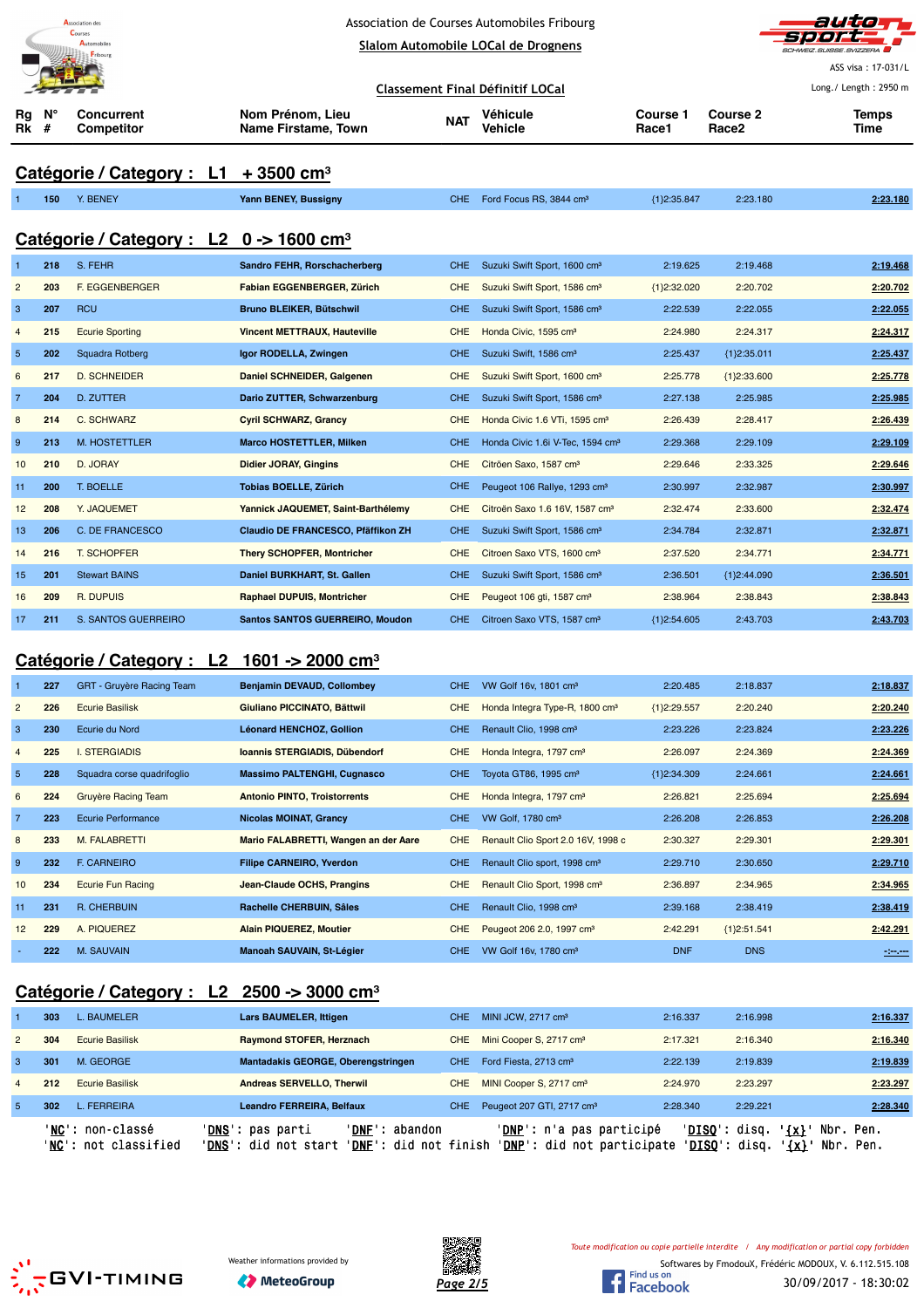

# Association de Courses Automobiles Fribourg

**Slalom Automobile LOCal de Drognens**



ASS visa : 17-031/L

|                   |             | <u> The Common State of the Common State of the Common State of the Common State of the Common State of the Common State of the Common State of the Common State of the Common State of the Common State of the Common State of </u> |                                         |            | Classement Final Définitif LOCal        | Long./ Length: 2950 m |                               |               |
|-------------------|-------------|--------------------------------------------------------------------------------------------------------------------------------------------------------------------------------------------------------------------------------------|-----------------------------------------|------------|-----------------------------------------|-----------------------|-------------------------------|---------------|
| Rq<br><b>Rk</b> # | $N^{\circ}$ | Concurrent<br><b>Competitor</b>                                                                                                                                                                                                      | Nom Prénom, Lieu<br>Name Firstame, Town | <b>NAT</b> | Véhicule<br><b>Vehicle</b>              | Course<br>Race1       | Course 2<br>Race <sub>2</sub> | Temps<br>Time |
| 6                 | 300         | H. ALMEIDA                                                                                                                                                                                                                           | Hugo ALMEIDA, Niederglatt               |            | CHE Ford Fiesta, 2713 cm <sup>3</sup>   | 2:35.753              | 2:31.646                      | 2:31.646      |
|                   | 305         | Marc André Fahrni                                                                                                                                                                                                                    | <b>Marc André FAHRNI, Rances</b>        |            | CHE Mini Cooper S, 2717 cm <sup>3</sup> | 2:37.153              | 2:38.744                      | 2:37.153      |
| 8                 | 308         | <b>MONTEIRO</b>                                                                                                                                                                                                                      | <b>Tiago MONTEIRO, Lausanne</b>         | CHE        | Bmw 3281, 2792 cm <sup>3</sup>          | 2:37.358              | <b>DNF</b>                    | 2:37.358      |

# **Catégorie / Category : L2 3001 -> 3500 cm³**

|                | 316 | S. INDERMUHLE             | Stephane INDERMUHLE, Villars bramard | <b>CHE</b> | Mitsubishi lancer evo 8, 3395 cm <sup>3</sup> | 2:21.945   | 2:21.102      | 2:21.102 |
|----------------|-----|---------------------------|--------------------------------------|------------|-----------------------------------------------|------------|---------------|----------|
| $\overline{2}$ | 320 | <b>MB Motorsport Team</b> | Martin BÜRKI, Uetendorf              | CHE        | Renault Megane RS 265, 3397 cm                | 2:21.954   | ${1}2:31.551$ | 2:21.954 |
| 3              | 322 | Racing Fan                | Danny BENDER, Fully                  | <b>CHE</b> | Mitsubishi Lancer Évolution X, 339            | 2:22.807   | ${1}2:33.686$ | 2:22.807 |
| $\overline{4}$ | 321 | Ecurie du Nord            | Damien LANGHI, Penthalaz             | <b>CHE</b> | Renault Megane 2 RS, 3397 cm <sup>3</sup>     | 2:22.874   | ${1}2:31.150$ | 2:22.874 |
| 5              | 318 | J. DURUZ                  | <b>Jason DURUZ, Servion</b>          | CHE.       | Renault Mégane RS 265, 3397 cm                | 2:28.506   | 2:27.191      | 2:27.191 |
| 6              | 313 | Y. HEHLEN                 | Yoann HEHLEN, Lausanne               | <b>CHE</b> | Ford Sierra Cosworth, 3388 cm <sup>3</sup>    | 2:30.105   | 2:28.402      | 2:28.402 |
| $\overline{7}$ | 317 | V. BUCHARD                | <b>Valentin BUCHARD, saillon</b>     | CHE.       | Mitsubishi lancer EVO IX, 3395 cm             | 2:33.748   | 2:32.254      | 2:32.254 |
| 8              | 319 | P. BRINGOLF               | Philipp BRINGOLF, Gerlafingen        | <b>CHE</b> | Subaru Impreza, 3397 cm <sup>3</sup>          | 2:32.634   | 2:32.374      | 2:32.374 |
| 9              | 315 | S. KRUMMEN                | <b>Samuel KRUMMEN, lucens</b>        | <b>CHE</b> | SUBARU Impreza GT 2.0 4WD, 33                 | 2:32.921   | 2:35.695      | 2:32.921 |
| 10             | 314 | <b>M. CONSIGLIO</b>       | <b>MARYLINE CONSIGLIO, Saxon</b>     | <b>CHE</b> | SUBARU Impreza GT 2.0 4WD, 33                 | 2:38.563   | 2:38.488      | 2:38.488 |
|                | 323 | <b>ASC Ticino</b>         | Daniele LÜDI, Losone                 | CHE.       | Subaru impreza, 3400 cm <sup>3</sup>          | <b>DNP</b> | <b>DNP</b>    | $-200$   |

### **Catégorie / Category : L2 + 3500 cm³**

| 327 | ECURIE DE LA MEUTE | <b>Cédric BERNARD, Bex</b>    | CHE Subaru WRX STI, 4177 cm <sup>3</sup> | 2:22.019 | 2:22.002 | 2:22.002 |
|-----|--------------------|-------------------------------|------------------------------------------|----------|----------|----------|
| 326 | <b>E. MOUCHE</b>   | <b>Fabrice MOUCHE, Bonfol</b> | CHE BMW M3 Coupé, 3999 cm <sup>3</sup>   | 2:24.761 | 2:23.053 | 2:23.053 |

#### **Catégorie / Category : L3 0 -> 1600 cm³**

| 403 | MB Motorsport Team | <b>Heinz GROSSMANN, Brienz</b>         | CHE VW Scirocco GLI, 1588 cm <sup>3</sup> | 2:32.176      | 2:34.596 | 2:32.176 |
|-----|--------------------|----------------------------------------|-------------------------------------------|---------------|----------|----------|
| 400 | P. BAERISWYL       | <b>Pascal BAERISWYL, Bonnefontaine</b> | CHE NSU TT, 1177 cm <sup>3</sup>          | 2:40.825      | 2:43.162 | 2:40.825 |
|     | <b>402</b> A. CRUZ | <b>Alexandre CRUZ, Fully</b>           | CHE Toyota Corolla, 1587 cm <sup>3</sup>  | ${1}2:55.004$ | 2:46.084 | 2:46.084 |

#### **Catégorie / Category : L3 1601 -> 2000 cm³**

| $\mathbf{1}$   | 414 | Ecurie Performance  | Julien ROULET, Ballens             | CHE. | VW Golf 1 16V, 1781 cm <sup>3</sup>   | 2:16.960 | 2:17.677      | 2:16.960 |
|----------------|-----|---------------------|------------------------------------|------|---------------------------------------|----------|---------------|----------|
| $\overline{2}$ | 411 | M. OSIO             | Marco OSIO, Gerra Piano            | CHE. | VW Golf GTI, 1781 cm <sup>3</sup>     | 2:24.723 | 2:23.246      | 2:23.246 |
| -3.            | 413 | A. RIMA             | Alessio RIMA, Berzona              | CHE. | VW Golf GTI 16v, 1781 cm <sup>3</sup> | 2:24.247 | 2:25.946      | 2:24.247 |
| $\overline{4}$ | 409 | E. LEHMANN          | <b>Eric LEHMANN, Epalinges</b>     | CHE. | Golf Gti, 1781 cm <sup>3</sup>        | 2:25.180 | ${1}2:36.248$ | 2:25.180 |
| 5              | 415 | Autersa Racing Team | <b>Meta FAULER, Stadel</b>         | CHE. | VW Golf1, 1800 cm <sup>3</sup>        | 2:25.788 | 2:26.048      | 2:25.788 |
| 6              | 407 | C. AFFOLTER         | Christoph AFFOLTER, Schwadernau    | CHE. | VW Golf II, 1780 cm <sup>3</sup>      | 2:29.444 | ${1}2:42.693$ | 2:29.444 |
| $\overline{7}$ | 417 | <b>D. NICOLE</b>    | <b>Dimitri NICOLE, St-Martin</b>   | CHE. | Bmw 2002, 2000 cm <sup>3</sup>        | 2:30.333 | 2:30.350      | 2:30.333 |
| 8              | 410 | M. OSIO             | Moreno OSIO, Locarno               | CHE. | VW Golf GTI, 1781 cm <sup>3</sup>     | 2:32.014 | ${1}2:41.942$ | 2:32.014 |
| 9              | 412 | All-in-Racing Team  | <b>Patrice BRUNNER, St-Cierges</b> | CHE. | VW Golf 1 GTI, 1781 cm <sup>3</sup>   | 2:34.745 | 2:35.932      | 2:34.745 |
| 10             | 416 | P. FUCHS            | Peter FUCHS, Nunningen             | CHE. | Ford Capri, 2000 cm <sup>3</sup>      | 2:46.557 | {1}2:56.921   | 2:46.557 |

### **Catégorie / Category : L3 + 2000 cm³**

| 421 | Chablais Racing team     | Dominique CHABOD, Saint-Maurice |                | CHE Renault 5 Turbo 2, 2375 cm <sup>3</sup>                                                         | 2:18.454 | 2:17.892 | 2:17.892 |
|-----|--------------------------|---------------------------------|----------------|-----------------------------------------------------------------------------------------------------|----------|----------|----------|
|     | ' <b>NC':</b> non-classé | ' <b>DNS</b> ': pas parti       | 'DNF': abandon | ' <u>DNP</u> ': n'a pas participé   ' <u>DISQ</u> ': disq. ' <u>{x}</u> ' Nbr. Pen.                 |          |          |          |
|     | 'NC': not classified     |                                 |                | 'DNS': did not start 'DNE': did not finish 'DNP': did not participate 'DISQ': disq. '{X}' Nbr. Pen. |          |          |          |





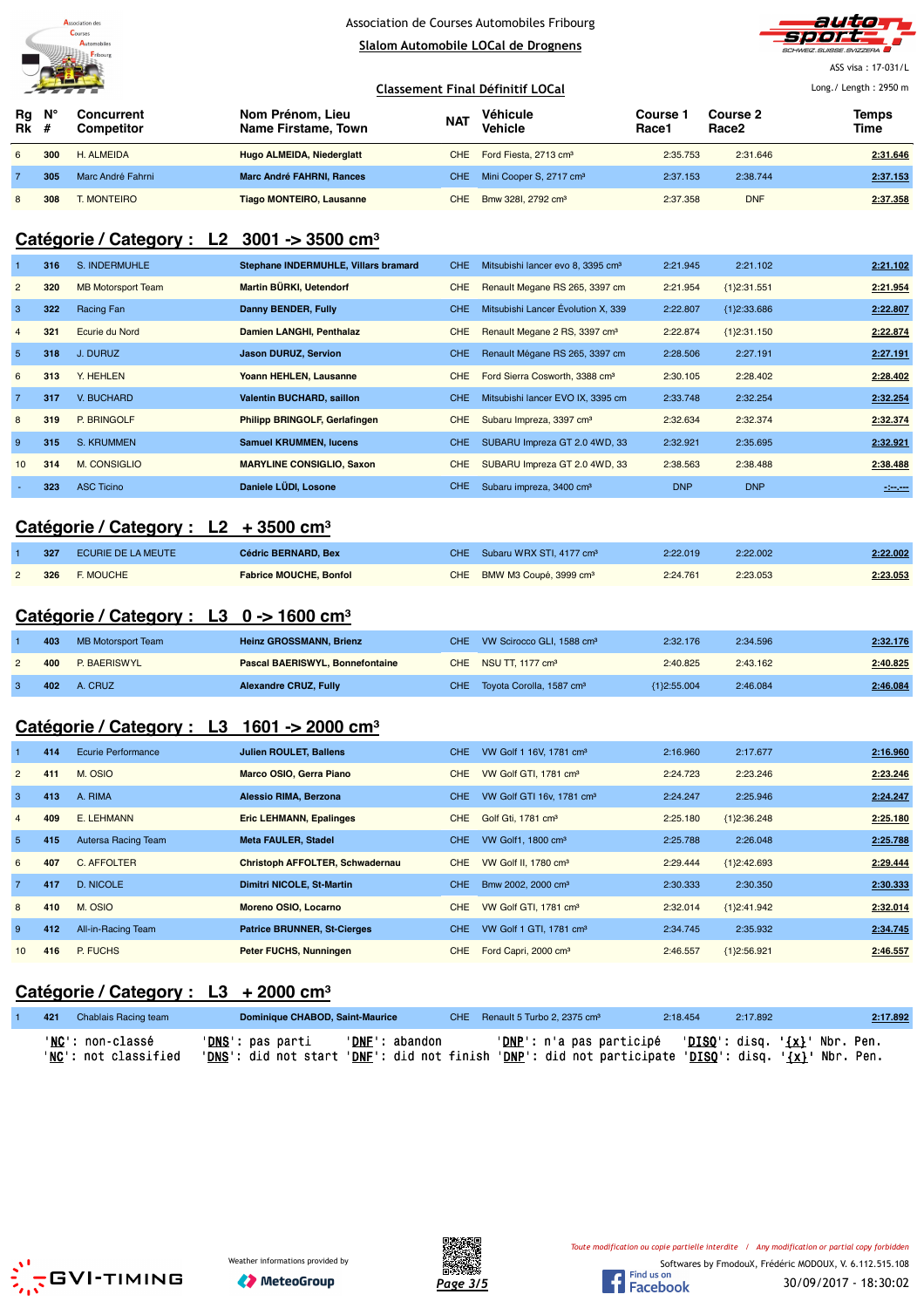



ASS visa : 17-031/L Long./ Length : 2950 m

**Classement Final Définitif LOCal**

**Rg Rk N° # Concurrent Competitor Nom Prénom, Lieu Name Firstame, Town Véhicule Vehicle Course 1 Race1 Course 2 Race2 Temps NAT Vehicle The Counse Counse Counse Counse Counse Time NAT Vehicle The Race 2 T** 

### **Catégorie / Category : L4 0 -> 1600 cm³**

|                | 505 | Y. STÜRZINGER                     | Yves STÜRZINGER, Bretonnières        | CHE.       | Citroën Saxo VTS, 1587 cm <sup>3</sup>   | 2:22.598      | 2:24.769      | 2:22.598 |
|----------------|-----|-----------------------------------|--------------------------------------|------------|------------------------------------------|---------------|---------------|----------|
| $\overline{2}$ | 500 | Scuderia Taifyn                   | Vincent MONTANDON. La chaux de fonds | <b>CHE</b> | Caterham superseven 1.6l, 1585 c         | 2:23.490      | 2:25.776      | 2:23.490 |
| 3              | 501 | Racing Team Zäziwil               | Denis WOLF, Hünibach                 | <b>CHE</b> | Suzuki Swift, 1586 cm <sup>3</sup>       | 2:26.797      | ${1}2:35.695$ | 2:26.797 |
| $\overline{4}$ | 502 | <b>Equipe Bernoise</b>            | Patrik AMSTUTZ, Bätterkinden         | <b>CHE</b> | Suzuki Swift Sport, 1586 cm <sup>3</sup> | 2:29.379      | 2:29.138      | 2:29.138 |
| 5              | 507 | Racing Club Airbag                | Mario BÖNIGER, Göschenen             | CHE.       | Honda CRX VTEC, 1595 cm <sup>3</sup>     | 2:36.205      | 2:32.680      | 2:32.680 |
| 6              | 506 | MST - Motorsport Team Zentralschw | Stefan HÄNGGI, Diegten               | <b>CHE</b> | Citroën Saxo, 1587 cm <sup>3</sup>       | 2:33.137      | 2:33.413      | 2:33.137 |
| $\overline{7}$ | 504 | S. BAINS                          | <b>Stewart BAINS, Wil</b>            | CHE.       | Suzuki Swift Sport, 1586 cm <sup>3</sup> | 2:33.729      | 2:33.470      | 2:33.470 |
| 8              | 503 | P. SCHAUB                         | Peter SCHAUB, Lachen                 | <b>CHE</b> | Suzuki Swift, 1586 cm <sup>3</sup>       | ${1}2:35.563$ | {1}2:36.844   | 2:35.563 |
| 9              | 508 | Ecurie du Nord                    | Sarah CHABLOZ, Bogis-Bossev          | CHE.       | Peugeot 106, 1600 cm <sup>3</sup>        | 2:40.353      | <b>DNS</b>    | 2:40.353 |

### **Catégorie / Category : L4 1601 -> 2000 cm³**

|                | 516 | M. JABERG                  | Marco JABERG, Reichenbach            | <b>CHE</b> | Honda Integra, 1797 cm <sup>3</sup>         | 2:19.321    | 2:19.283      | 2:19.283 |
|----------------|-----|----------------------------|--------------------------------------|------------|---------------------------------------------|-------------|---------------|----------|
| $\overline{2}$ | 525 | Ecurie des Lions           | Cédric LEUBA, Le Brassus             | <b>CHE</b> | Renault Clio RS, 1998 cm <sup>3</sup>       | 2:22.572    | {1}2:32.887   | 2:22.572 |
| 3              | 514 | La Meute                   | <b>Olivier MORA, Cologny</b>         | <b>CHE</b> | Lotus Exige, 1796 cm <sup>3</sup>           | 2:22.618    | 2:23.387      | 2:22.618 |
| $\overline{4}$ | 524 | <b>F. VUILLEUMIER</b>      | <b>Frank VUILLEUMIER, Tramelan</b>   | <b>CHE</b> | Renault Clio, 1998 cm <sup>3</sup>          | 2:22.954    | 2:23.468      | 2:22.954 |
| $\overline{5}$ | 515 | <b>Ecurie Basilisk</b>     | <b>Reiner SUHR, Basel</b>            | <b>CHE</b> | Lotus Exige MK1, 1796 cm <sup>3</sup>       | 2:26.115    | <b>DNS</b>    | 2:26.115 |
| 6              | 521 | <b>D. DURUSSEL</b>         | <b>Dylan DURUSSEL, Payerne</b>       | <b>CHE</b> | Peugeot 206, 1997 cm <sup>3</sup>           | 2:28.650    | 2:26.615      | 2:26.615 |
| $\overline{7}$ | 526 | <b>Ecurie Fun Racing</b>   | <b>Thierry BARRAUD, Prangins</b>     | <b>CHE</b> | Renault Clio Sport, 1998 cm <sup>3</sup>    | 2:28.527    | 2:27.540      | 2:27.540 |
| 8              | 518 | <b>Gruyère Racing Team</b> | Frédéric STEINER, Mossel             | <b>CHE</b> | Seat Ibiza, 1984 cm <sup>3</sup>            | 2:27.697    | 2:29.452      | 2:27.697 |
| 9              | 527 | S. MOSER                   | Sascha MOSER, Heimberg               | <b>CHE</b> | Honda Integra, 2000 cm <sup>3</sup>         | 2:30.195    | <b>DNF</b>    | 2:30.195 |
| 10             | 520 | Scuderia Taifyn            | <b>Roland TAVERNIER, Avenches</b>    | <b>CHE</b> | Opel Kadett E 20i 16V, 1997 cm <sup>3</sup> | 2:32.503    | 2:34.015      | 2:32.503 |
| 11             | 513 | Racing Club Airbag         | Nicole SCHWEIZER, Nürensdorf         | <b>CHE</b> | VW Golf II GTI, 1780 cm <sup>3</sup>        | 2:35.049    | 2:34.163      | 2:34.163 |
| 12             | 517 | <b>M. CORTESE</b>          | <b>Matteo CORTESE, Monthey</b>       | <b>CHE</b> | Toyota Mr2, 1800 cm <sup>3</sup>            | 2:37.260    | <b>NC</b>     | 2:37.260 |
| 13             | 512 | L. BARRAS                  | <b>Loïc BARRAS, Gillarens</b>        | <b>CHE</b> | Volkswagen Golf GTI, 1780 cm <sup>3</sup>   | {1}2:38.878 | ${1}2:41.192$ | 2:38.878 |
| 14             | 523 | <b>L. TRUITARD</b>         | Laurent-Jean pierre TRUITARD, Moudon | <b>CHE</b> | Opel Kadett Gsi 16v, 1997 cm <sup>3</sup>   | 2:38.888    | 2:46.571      | 2:38.888 |
| 15             | 511 | écurie performance         | <b>Axel MONNET, Grancy</b>           | <b>CHE</b> | VW GOLF, 1780 cm <sup>3</sup>               | 2:38.909    | <b>DNS</b>    | 2:38.909 |
| 16             | 519 | S. DURUSSEL                | Stéphane DURUSSEL, Romanel           | <b>CHE</b> | Peugeot 206 rc, 1997 cm <sup>3</sup>        | 2:42.386    | 2:42.251      | 2:42.251 |
| 17             | 522 | Atelier de la Tzoumaz      | <b>Olivier CONSTANTIN, Ayent</b>     | <b>CHE</b> | Renault Clio williams, 1997 cm <sup>3</sup> | <b>DNF</b>  | 2:50.732      | 2:50.732 |

### **Catégorie / Category : L4 2001 -> 2500 cm³**

|                |     | <b>VAICYVIIC / VAICYVIV.</b><br><b>LT</b> | $\mathsf{Z}$                                             |            |                                              |               |               |          |
|----------------|-----|-------------------------------------------|----------------------------------------------------------|------------|----------------------------------------------|---------------|---------------|----------|
|                | 530 | <b>J. KUSTNER</b>                         | <b>Jessica KUSTNER, Echallens</b>                        | CHE.       | VW Polo G40, 2162 cm <sup>3</sup>            | 2:36.030      | 2:37.307      | 2:36.030 |
|                |     |                                           |                                                          |            |                                              |               |               |          |
|                |     |                                           | Catégorie / Category : $L4$ 2501 -> 3500 cm <sup>3</sup> |            |                                              |               |               |          |
|                | 539 | V. SCHOPFER                               | <b>Vincent SCHOPFER, Senarclens</b>                      | CHE.       | Mitsubishi Lancer Evo9, 3395 cm <sup>3</sup> | 2:13.820      | 2:12.432      | 2:12.432 |
| $\overline{2}$ | 538 | <b>Ecurie Performance</b>                 | <b>Eric ALLEMANN, Dizy</b>                               | <b>CHE</b> | Mitsubishi Lancer EVO RS2, 3395              | 2:12.815      | 2:12.653      | 2:12.653 |
| 3              | 540 | Racing Club Airbag                        | Urs KUPPER, Wangen                                       | <b>CHE</b> | Mitsubishi Lancef Evo 8 MR RS, 3             | 2:16.062      | 2:18.795      | 2:16.062 |
| $\overline{4}$ | 542 | <b>I. MANTADAKIS</b>                      | losif MANTADAKIS, Kloten                                 | <b>CHE</b> | Renault Mégane RS 265, 3397 cm               | ${1}2:26.928$ | 2:18.142      | 2:18.142 |
| 5 <sup>5</sup> | 543 | C. MARECHAL                               | <b>Christophe MARECHAL, Gimel</b>                        | CHE.       | Renault R26R, 3400 cm <sup>3</sup>           | 2:23.979      | 2:26.131      | 2:23.979 |
| 6              | 537 | <b>Ecurie Fun Racing</b>                  | <b>Steve ANGLADE, Aire</b>                               | <b>CHE</b> | Subaru WRX STI, 3390 cm <sup>3</sup>         | ${1}2:25.750$ | ${1}2:25.280$ | 2:25.280 |
| $\overline{7}$ | 536 | R. PALERMO                                | <b>Remo PALERMO, Boussens</b>                            | CHE.       | BMW M3, 3246 cm <sup>3</sup>                 | 2:25.784      | ${1}2:35.383$ | 2:25.784 |
| 8              | 541 | U. DENIZ                                  | Ugur DENIZ, Zürich                                       | <b>CHE</b> | Renault Megane RS, 3397 cm <sup>3</sup>      | 2:30.346      | ${1}2:40.955$ | 2:30.346 |
| 9              | 544 | Atelier de la Tzoumaz                     | <b>Basile PRAPLAN, Ayent</b>                             | <b>CHE</b> | Ford Sierra Cosworth, 3400 cm <sup>3</sup>   | 2:30.986      | ${1}2:38.594$ | 2:30.986 |
| 10             | 535 | M. ZWAHLEN                                | <b>Marc ZWAHLEN, Fiez</b>                                | <b>CHE</b> | Vw Golf, 2792 cm <sup>3</sup>                | 2:36.233      | 2:33.908      | 2:33.908 |

'<u>NC</u>': non-classé '<u>DNS</u>': pas parti '<u>DNF</u>': abandon '<u>DNP</u>': n'a pas participé '<u>DISQ</u>': disq. '<u>{x}</u>' Nbr. Pen.







*Toute modification ou copie partielle interdite / Any modification or partial copy forbidden*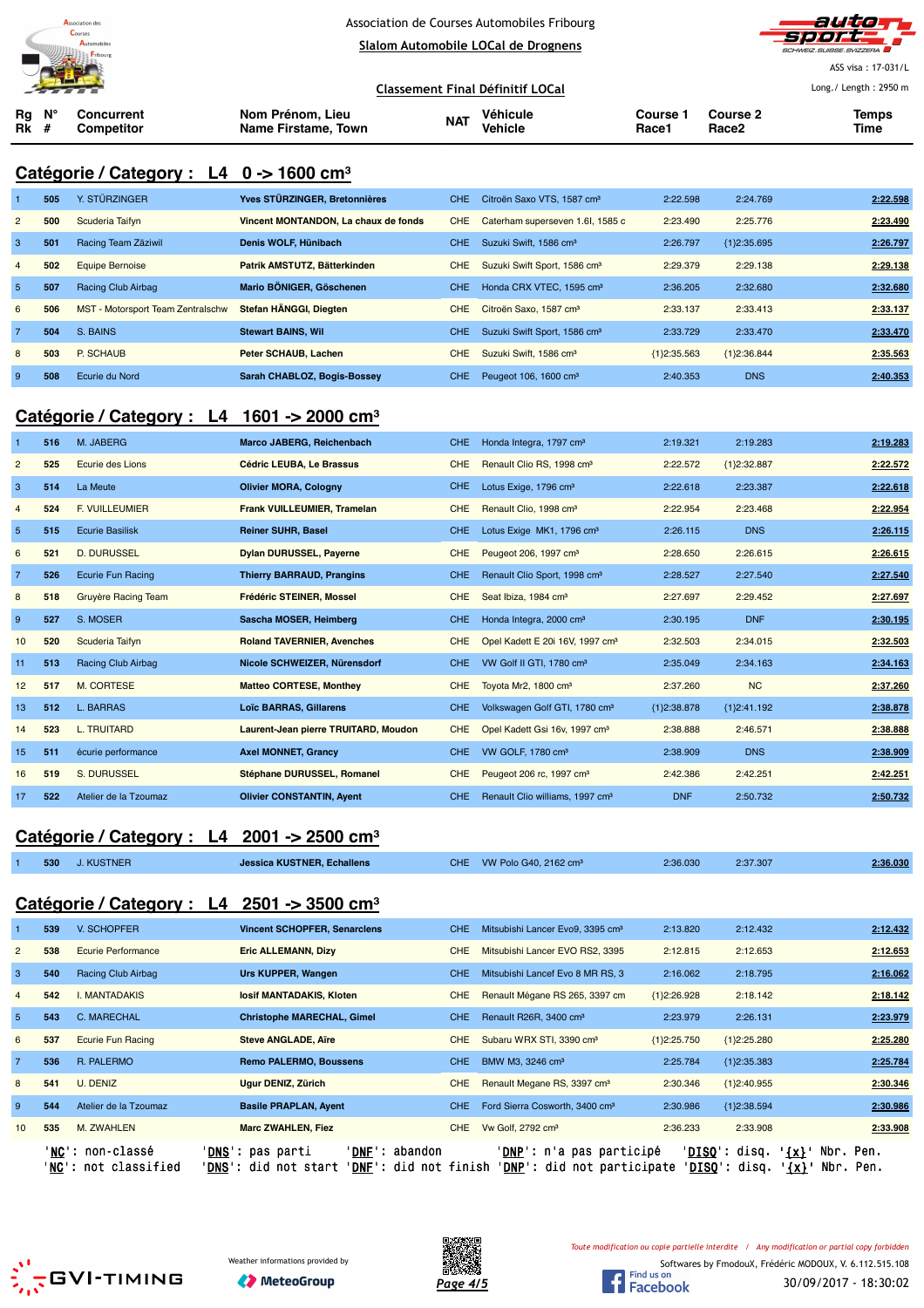|                     | Association des<br>Courses<br>Automobiles<br>Fribourg |                                                  | Association de Courses Automobiles Fribourg<br>Slalom Automobile LOCal de Drognens |                            |                   |                               |                       |
|---------------------|-------------------------------------------------------|--------------------------------------------------|------------------------------------------------------------------------------------|----------------------------|-------------------|-------------------------------|-----------------------|
|                     |                                                       |                                                  |                                                                                    |                            |                   |                               | ASS visa: 17-031/L    |
|                     |                                                       |                                                  | Classement Final Définitif LOCal                                                   |                            |                   |                               | Long./ Length: 2950 m |
| Ν°<br>Rg<br>Rk<br># | <b>Concurrent</b><br>Competitor                       | Nom Prénom, Lieu<br>Name Firstame, Town          | <b>NAT</b>                                                                         | Véhicule<br><b>Vehicle</b> | Course 1<br>Race1 | Course 2<br>Race <sub>2</sub> | <b>Temps</b><br>Time  |
|                     |                                                       | Catégorie / Category : L4 + 3500 cm <sup>3</sup> |                                                                                    |                            |                   |                               |                       |

### **Catégorie / Category : L4 + 3500 cm³**

|                | 546 | 13 etoiles   | <b>Edgar VOGEL, Vouvry</b> | CHE Porsche GT3, 3600 cm <sup>3</sup>             | 2:22.275 | 2:21.336 | 2:21.336 |
|----------------|-----|--------------|----------------------------|---------------------------------------------------|----------|----------|----------|
| $\overline{2}$ |     | 328 J. REVEY | Julien REVEY, Réchy        | CHE Subaru impreza sti 2011, 4250 cm <sup>3</sup> | 2:28.893 | 2:28.929 | 2:28.893 |

# **Catégorie / Category : Challenge Audi Sport 2000 -> 5500 cm³**

|                | 604 | G. BLANC                                 | <b>Guillaume BLANC, savigny</b>                  | <b>CHE</b>                                       | Audi S3, 3373 cm <sup>3</sup>                                            | 2:31.699 | 2:30.564                        | 2:30.564                                     |
|----------------|-----|------------------------------------------|--------------------------------------------------|--------------------------------------------------|--------------------------------------------------------------------------|----------|---------------------------------|----------------------------------------------|
| $\overline{2}$ | 606 | A. FOURNIER                              | <b>Alexandre FOURNIER, Martigny</b>              | <b>CHE</b>                                       | Audi S6 c6 4f, 5200 cm <sup>3</sup>                                      | 2:36.020 | 2:38.288                        | 2:36.020                                     |
| 3              | 602 | C. FAVRE                                 | <b>Cédric FAVRE, Aire</b>                        | <b>CHE</b>                                       | Audi TT Coupé quattro, 3028 cm <sup>3</sup>                              | 2:38.239 | 2:36.570                        | 2:36.570                                     |
| $\overline{4}$ | 600 | V. RAYMONDAZ                             | <b>Valentin RAYMONDAZ, Cronav</b>                | <b>CHE</b>                                       | Audi 90 20V Quattro Sport, 2308 c                                        | 2:40.137 | 2:37.807                        | 2:37.807                                     |
| $\overline{5}$ | 603 | Ecurie La Meute                          | René BLEULER, Aïre                               | <b>CHE</b>                                       | Audi S1 SB, 3373 cm <sup>3</sup>                                         | 2:39.815 | 2:38.834                        | 2:38.834                                     |
| 6              | 605 | S. CRETTENAND                            | Sébastien CRETTENAND, Leytron                    | <b>CHE</b>                                       | Audi s4, 4541 cm <sup>3</sup>                                            | 2:40.373 | ${1}2:59.299$                   | 2:40.373                                     |
| $\overline{7}$ | 601 | V. CALO                                  | Vanina CALO, Cronay                              | <b>CHE</b>                                       | Audi A3 8L, 3028 cm <sup>3</sup>                                         | 2:44.890 | 2:46.168                        | 2:44.890                                     |
|                |     | 'NC': non-classé<br>'NC': not classified | 'DNS': pas parti<br>' <b>DNS':</b> did not start | 'DNF': abandon<br>' <b>DNF</b> ': did not finish | ' <b>DNP</b> ': n'a pas participé<br>' <b>DNP</b> ': did not participate | 'DISO':  | ' <b>DISO</b> ': disq.<br>disq. | $\{x\}$<br>Nbr. Pen.<br>Nbr. Pen.<br>$\{x\}$ |

**DC : R. Ducret : \_\_\_\_\_\_\_\_\_\_\_\_\_\_\_ Jury : R. Piquerez : \_\_\_\_\_\_\_\_\_\_\_\_\_\_\_ Chrono : F. Modoux : \_\_\_\_\_\_\_\_\_\_\_\_\_\_\_**





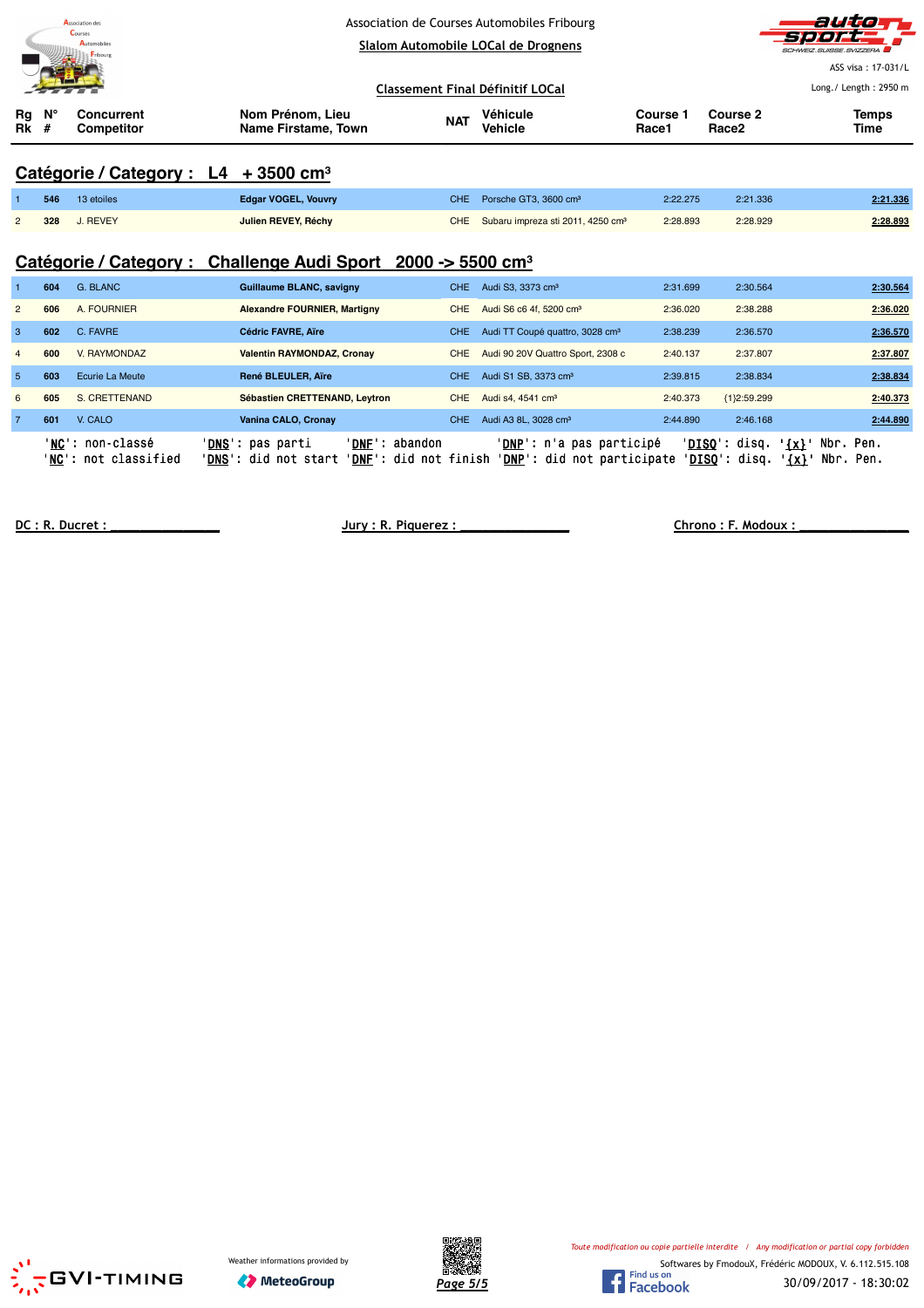

**N°**

**Concurrent**

**Rg Rk**

#### Association de Courses Automobiles Fribourg **Slalom Automobile LOCal de Drognens**

**Scratch LOCal**

**Véhicule Vehicle**

**Nom Prénom, Lieu Name Firstname, Town**



**Course 1 Race1**

**Course 2 Race2**

ASS visa : 17-031/L Long./ Length : 2950 m

**Temps**

**# Competitor** Grp **Manufacture Construction NAT NAT Venicule Counsel Counsel 2 Counsel 1 Counsel 1 Counsel 1 Counsel 1 Counsel 1 Counsel 1 Counsel 1 Counsel 1 Counsel 1 Counsel 1 Counsel 1 Time**  L4 **539** V. SCHOPFER **SCHOPFER Vincent, Senarclens** CHE Mitsubishi Lancer Evo9, 3395 cm³ 2:13.820 2:12.432 **2:12.432** L4 **538** Ecurie Performance **ALLEMANN Eric, Dizy** CHE Mitsubishi Lancer EVO RS2, 3395 2:12.815 2:12.653 **2:12.653** L4 **540** Racing Club Airbag **KUPPER Urs, Wangen** CHE Mitsubishi Lancef Evo 8 MR RS, 3 2:16.062 2:18.795 **2:16.062** L2 **303** L. BAUMELER **BAUMELER Lars, Ittigen** CHE MINI JCW, 2717 cm³ 2:16.337 2:16.998 **2:16.337** L2 **304** Ecurie Basilisk **STOFER Raymond, Herznach** CHE Mini Cooper S, 2717 cm³ 2:17.321 2:16.340 **2:16.340** L3 **414** Ecurie Performance **ROULET Julien, Ballens** CHE VW Golf 1 16V, 1781 cm³ 2:16.960 2:17.677 **2:16.960** 7 L3 **421** Chablais Racing team **CHABOD Dominique, Saint-Maurice** CHE Renault 5 Turbo 2, 2375 cm<sup>3</sup> 2:18.454 2:17.892 2:17.892 L4 **542** I. MANTADAKIS **MANTADAKIS Iosif, Kloten** CHE Renault Mégane RS 265, 3397 c {1}2:26.928 2:18.142 **2:18.142** 9 L2 227 GRT - Gruyère Racing Team **DEVAUD Benjamin, Collombey** CHE VW Golf 16v, 1801 cm<sup>3</sup> 2:20.485 2:18.837 2:18.837 L4 **516** M. JABERG **JABERG Marco, Reichenbach** CHE Honda Integra, 1797 cm³ 2:19.321 2:19.283 **2:19.283** L2 **218** S. FEHR **FEHR Sandro, Rorschacherberg** CHE Suzuki Swift Sport, 1600 cm³ 2:19.625 2:19.468 **2:19.468** L2 **301** M. GEORGE **GEORGE Mantadakis, Oberengstringen** CHE Ford Fiesta, 2713 cm³ 2:22.139 2:19.839 **2:19.839** L2 **226** Ecurie Basilisk **PICCINATO Giuliano, Bättwil** CHE Honda Integra Type-R, 1800 cm³ {1}2:29.557 2:20.240 **2:20.240** L2 **203** F. EGGENBERGER **EGGENBERGER Fabian, Zürich** CHE Suzuki Swift Sport, 1586 cm³ {1}2:32.020 2:20.702 **2:20.702** L2 **316** S. INDERMUHLE **INDERMUHLE Stephane, Villars bramard** CHE Mitsubishi lancer evo 8, 3395 cm³ 2:21.945 2:21.102 **2:21.102** L4 **546** 13 etoiles **VOGEL Edgar, Vouvry** CHE Porsche GT3, 3600 cm³ 2:22.275 2:21.336 **2:21.336** L2 **320** MB Motorsport Team **BÜRKI Martin, Uetendorf** CHE Renault Megane RS 265, 3397 c 2:21.954 {1}2:31.551 **2:21.954** L2 **327** ECURIE DE LA MEUTE **BERNARD Cédric, Bex** CHE Subaru WRX STI, 4177 cm³ 2:22.019 2:22.002 **2:22.002** L2 **207** RCU **BLEIKER Bruno, Bütschwil** CHE Suzuki Swift Sport, 1586 cm³ 2:22.539 2:22.055 **2:22.055** L1 **132** MB Motorsport Team **ZAHND Hansueli, Thun** CHE Peugeot 208 GTI, 2717 cm³ 2:24.214 2:22.294 **2:22.294** L4 **525** Ecurie des Lions **LEUBA Cédric, Le Brassus** CHE Renault Clio RS, 1998 cm³ 2:22.572 {1}2:32.887 **2:22.572** L4 **505** Y. STÜRZINGER **STÜRZINGER Yves, Bretonnières** CHE Citroën Saxo VTS, 1587 cm³ 2:22.598 2:24.769 **2:22.598** L4 **514** La Meute **MORA Olivier, Cologny** CHE Lotus Exige, 1796 cm³ 2:22.618 2:23.387 **2:22.618** L2 **322** Racing Fan **BENDER Danny, Fully** CHE Mitsubishi Lancer Évolution X, 33 2:22.807 {1}2:33.686 **2:22.807** L2 **321** Ecurie du Nord **LANGHI Damien, Penthalaz** CHE Renault Megane 2 RS, 3397 cm³ 2:22.874 {1}2:31.150 **2:22.874** L4 **524** F. VUILLEUMIER **VUILLEUMIER Frank, Tramelan** CHE Renault Clio, 1998 cm³ 2:22.954 2:23.468 **2:22.954** L2 **326** F. MOUCHE **MOUCHE Fabrice, Bonfol** CHE BMW M3 Coupé, 3999 cm³ 2:24.761 2:23.053 **2:23.053** L1 **150** Y. BENEY **BENEY Yann, Bussigny** CHE Ford Focus RS, 3844 cm³ {1}2:35.847 2:23.180 **2:23.180** L2 **230** Ecurie du Nord **HENCHOZ Léonard, Gollion** CHE Renault Clio, 1998 cm³ 2:23.226 2:23.824 **2:23.226** L3 **411** M. OSIO **OSIO Marco, Gerra Piano** CHE VW Golf GTI, 1781 cm³ 2:24.723 2:23.246 **2:23.246** L2 **212** Ecurie Basilisk **SERVELLO Andreas, Therwil** CHE MINI Cooper S, 2717 cm³ 2:24.970 2:23.297 **2:23.297** L4 **500** Scuderia Taifyn **MONTANDON Vincent, La chaux de fond** CHE Caterham superseven 1.6I, 1585 2:23.490 2:25.776 **2:23.490** L4 **543** C. MARECHAL **MARECHAL Christophe, Gimel** CHE Renault R26R, 3400 cm³ 2:23.979 2:26.131 **2:23.979** L3 **413** A. RIMA **RIMA Alessio, Berzona** CHE VW Golf GTI 16v, 1781 cm³ 2:24.247 2:25.946 **2:24.247** 35 L2 215 Ecurie Sporting **METTRAUX Vincent, Hauteville** CHE Honda Civic, 1595 cm<sup>3</sup> 2:24.980 2:24.317 2:24.317 L2 **225** I. STERGIADIS **STERGIADIS Ioannis, Dübendorf** CHE Honda Integra, 1797 cm³ 2:26.097 2:24.369 **2:24.369** L2 **228** Squadra corse quadrifoglio **PALTENGHI Massimo, Cugnasco** CHE Toyota GT86, 1995 cm³ {1}2:34.309 2:24.661 **2:24.661** L3 **409** E. LEHMANN **LEHMANN Eric, Epalinges** CHE Golf Gti, 1781 cm³ 2:25.180 {1}2:36.248 **2:25.180** L4 **537** Ecurie Fun Racing **ANGLADE Steve, Aïre** CHE Subaru WRX STI, 3390 cm³ {1}2:25.750 {1}2:25.280 **2:25.280** L1 **144** J. GAUTHEY **GAUTHEY Jean-michel, Champagne** CHE Renault mègane, 3397 cm³ 2:25.844 2:25.331 **2:25.331** L2 **202** Squadra Rotberg **RODELLA Igor, Zwingen** CHE Suzuki Swift, 1586 cm³ 2:25.437 {1}2:35.011 **2:25.437** L2 **224** Gruyère Racing Team **PINTO Antonio, Troistorrents** CHE Honda Integra, 1797 cm³ 2:26.821 2:25.694 **2:25.694** L2 **217** D. SCHNEIDER **SCHNEIDER Daniel, Galgenen** CHE Suzuki Swift Sport, 1600 cm³ 2:25.778 {1}2:33.600 **2:25.778** L4 **536** R. PALERMO **PALERMO Remo, Boussens** CHE BMW M3, 3246 cm³ 2:25.784 {1}2:35.383 **2:25.784** L3 **415** Autersa Racing Team **FAULER Meta, Stadel** CHE VW Golf1, 1800 cm³ 2:25.788 2:26.048 **2:25.788** L1 **108** M. BUFF **BUFF Michel, Illarsaz** CHE Honda Integra, 1798 cm³ 2:25.790 2:25.999 **2:25.790** L2 **204** D. ZUTTER **ZUTTER Dario, Schwarzenburg** CHE Suzuki Swift Sport, 1586 cm³ 2:27.138 2:25.985 **2:25.985**

'NC': non-classé 'DNS': pas parti 'DNF': abandon 'DNP': n'a pas participé 'DISQ': disq. '{x}' Nbr. Pen. '<u>NC</u>': not classified '<u>DNS</u>': did not start '<u>DNF</u>': did not finish '<u>DNP</u>': did not participate '<u>DISQ</u>': disq. '<u>{x}</u>' Nbr. Pen.

*Toute modification ou copie partielle interdite / Any modification or partial copy forbidden*





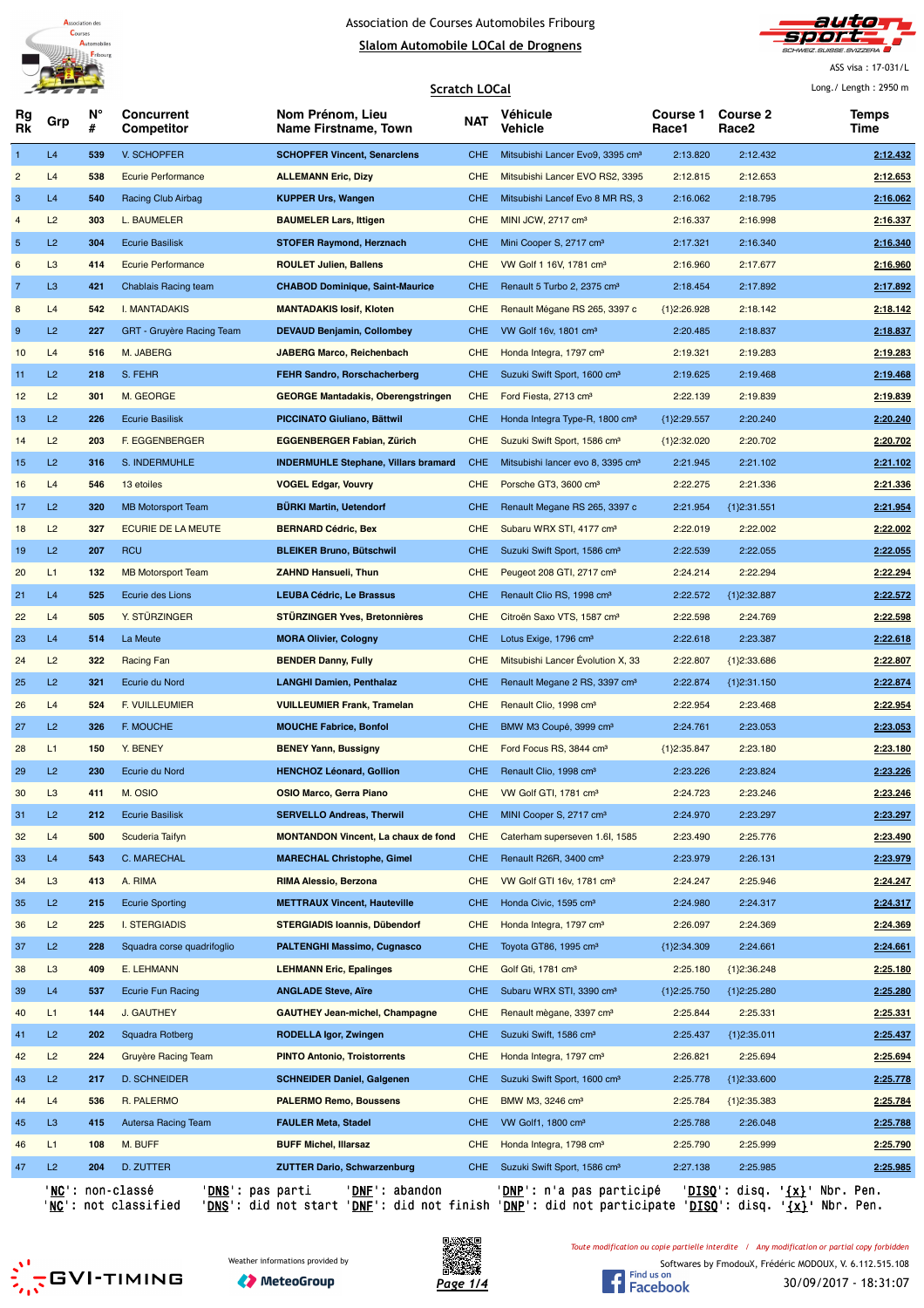



ASS visa : 17-031/L

Long./ Length : 2950 m

|          |                |         |                                 |                                            | Long./ Length: 2950 m |                                              |                          |                          |               |
|----------|----------------|---------|---------------------------------|--------------------------------------------|-----------------------|----------------------------------------------|--------------------------|--------------------------|---------------|
| Rg<br>Rk | Grp            | N°<br># | <b>Concurrent</b><br>Competitor | Nom Prénom, Lieu<br>Name Firstname, Town   | <b>NAT</b>            | <b>Véhicule</b><br>Vehicle                   | <b>Course 1</b><br>Race1 | <b>Course 2</b><br>Race2 | Temps<br>Time |
| 48       | L4             | 515     | <b>Ecurie Basilisk</b>          | <b>SUHR Reiner, Basel</b>                  | CHE.                  | Lotus Exige MK1, 1796 cm <sup>3</sup>        | 2:26.115                 | <b>DNS</b>               | 2:26.115      |
| 49       | L2             | 223     | <b>Ecurie Performance</b>       | <b>MOINAT Nicolas, Grancy</b>              | <b>CHE</b>            | VW Golf, 1780 cm <sup>3</sup>                | 2:26.208                 | 2:26.853                 | 2:26.208      |
| 50       | L2             | 214     | C. SCHWARZ                      | <b>SCHWARZ Cyril, Grancy</b>               | CHE.                  | Honda Civic 1.6 VTi, 1595 cm <sup>3</sup>    | 2:26.439                 | 2:28.417                 | 2:26.439      |
| 51       | L4             | 521     | D. DURUSSEL                     | <b>DURUSSEL Dylan, Payerne</b>             | <b>CHE</b>            | Peugeot 206, 1997 cm <sup>3</sup>            | 2:28.650                 | 2:26.615                 | 2:26.615      |
| 52       | L4             | 501     | Racing Team Zäziwil             | WOLF Denis, Hünibach                       | CHE.                  | Suzuki Swift, 1586 cm <sup>3</sup>           | 2:26.797                 | ${1}2:35.695$            | 2:26.797      |
| 53       | L1             | 143     | S. MEUWLY                       | <b>MEUWLY Steve, Grenilles</b>             | <b>CHE</b>            | Honda Civic Type R, 3393 cm <sup>3</sup>     | 2:26.923                 | 2:27.420                 | 2:26.923      |
| 54       | L2             | 318     | J. DURUZ                        | <b>DURUZ Jason, Servion</b>                | CHE.                  | Renault Mégane RS 265, 3397 c                | 2:28.506                 | 2:27.191                 | 2:27.191      |
| 55       | L1             | 107     | T. RÜEDI                        | <b>RUEDI Tobias, Wynigen</b>               | <b>CHE</b>            | Honda Integra Type R, 1797 cm <sup>3</sup>   | 2:28.882                 | 2:27.211                 | 2:27.211      |
| 56       | L4             | 526     | <b>Ecurie Fun Racing</b>        | <b>BARRAUD Thierry, Prangins</b>           | <b>CHE</b>            | Renault Clio Sport, 1998 cm <sup>3</sup>     | 2:28.527                 | 2:27.540                 | 2:27.540      |
| 57       | L1             | 122     | <b>U. FANKHAUSER</b>            | <b>FANKHAUSER Urs, Steffisburg</b>         | <b>CHE</b>            | Honda Civic Type R, 1998 cm <sup>3</sup>     | 2:27.567                 | 2:28.858                 | 2:27.567      |
| 58       | L1             | 130     | Ecurie du nord                  | <b>NICOLE Patrice, Yvonand</b>             | <b>CHE</b>            | Opel Corsa opc nurburgring, 2717             | 2:27.570                 | 2:28.114                 | 2:27.570      |
| 59       | L4             | 518     | Gruyère Racing Team             | <b>STEINER Frédéric, Mossel</b>            | <b>CHE</b>            | Seat Ibiza, 1984 cm <sup>3</sup>             | 2:27.697                 | 2:29.452                 | 2:27.697      |
| 60       | L1             | 135     | La Meute                        | <b>MAEDER Arnaud, Confignon</b>            | <b>CHE</b>            | Renault Clio RS, 2751 cm <sup>3</sup>        | 2:28.847                 | 2:28.264                 | 2:28.264      |
| 61       | L2             | 302     | <b>L. FERREIRA</b>              | <b>FERREIRA Leandro, Belfaux</b>           | <b>CHE</b>            | Peugeot 207 GTI, 2717 cm <sup>3</sup>        | 2:28.340                 | 2:29.221                 | 2:28.340      |
| 62       | L2             | 313     | Y. HEHLEN                       | <b>HEHLEN Yoann, Lausanne</b>              | <b>CHE</b>            | Ford Sierra Cosworth, 3388 cm <sup>3</sup>   | 2:30.105                 | 2:28.402                 | 2:28.402      |
| 63       | L1             | 114     | N. FANKHAUSER                   | <b>FANKHAUSER Nicola, Blumenstein</b>      | <b>CHE</b>            | Honda Civic Type R 2.0, 1998 cm <sup>3</sup> | ${1}2:37.915$            | 2:28.455                 | 2:28.455      |
| 64       | L1             | 146     | Ecurie performance              | <b>BLANC Claude-Alain, Montricher</b>      | <b>CHE</b>            | Mitsubishi Lancer Evolution, 3397            | 2:30.734                 | 2:28.497                 | 2:28.497      |
| 65       | L4             | 328     | J. REVEY                        | <b>REVEY Julien, Réchy</b>                 | <b>CHE</b>            | Subaru impreza sti 2011, 4250 cm             | 2:28.893                 | 2:28.929                 | 2:28.893      |
| 66       | L1             | 120     | Aliberti Racing Team            | <b>ALIBERTI Nicola, Pomy</b>               | CHE.                  | Renault Clio 3 RS, 1998 cm <sup>3</sup>      | 2:29.021                 | 2:28.923                 | 2:28.923      |
| 67       | L1             | 113     | S. SCHWANDER                    | <b>SCHWANDER Simon, Bern</b>               | <b>CHE</b>            | Renault Clio RS 3, 1998 cm <sup>3</sup>      | 2:29.909                 | 2:29.038                 | 2:29.038      |
| 68       | L2             | 213     | M. HOSTETTLER                   | <b>HOSTETTLER Marco, Milken</b>            | <b>CHE</b>            | Honda Civic 1.6 V-Tec, 1594 cm <sup>3</sup>  | 2:29.368                 | 2:29.109                 | 2:29.109      |
| 69       | L4             | 502     | <b>Equipe Bernoise</b>          | <b>AMSTUTZ Patrik, Bätterkinden</b>        | <b>CHE</b>            | Suzuki Swift Sport, 1586 cm <sup>3</sup>     | 2:29.379                 | 2:29.138                 | 2:29.138      |
| 70       | L1             | 134     | Ecurie basilsik                 | <b>ZUERCHER Roberto, Baettwil</b>          | <b>CHE</b>            | Opel Corsa OPC, 2720 cm <sup>3</sup>         | 2:29.774                 | 2:29.269                 | 2:29.269      |
| $71$     | L2             | 233     | M. FALABRETTI                   | <b>FALABRETTI Mario, Wangen an der Aar</b> | <b>CHE</b>            | Renault Clio Sport 2.0 16V, 1998             | 2:30.327                 | 2:29.301                 | 2:29.301      |
| 72       | L <sub>3</sub> | 407     | <b>C. AFFOLTER</b>              | <b>AFFOLTER Christoph, Schwadernau</b>     | <b>CHE</b>            | VW Golf II, 1780 cm <sup>3</sup>             | 2:29.444                 | ${1}2:42.693$            | 2:29.444      |
| 73       | L1             | 119     | Squadra corse quadrifoglio      | <b>HURZELER Giorgio, Porto Ronco</b>       | <b>CHE</b>            | Subaru BRZ 2.0R, 1998 cm <sup>3</sup>        | 2:29.602                 | ${1}2:43.609$            | 2:29.602      |
| 74       | L2             | 210     | D. JORAY                        | <b>JORAY Didier, Gingins</b>               | CHE.                  | Citröen Saxo, 1587 cm <sup>3</sup>           | 2:29.646                 | 2:33.325                 | 2:29.646      |
| 75       | L2             | 232     | F. CARNEIRO                     | <b>CARNEIRO Filipe, Yverdon</b>            | <b>CHE</b>            | Renault Clio sport, 1998 cm <sup>3</sup>     | 2:29.710                 | 2:30.650                 | 2:29.710      |
| 76       | L1             | 147     | S. ALIBERTI                     | <b>ALIBERTI Sebastiano, Yvonand</b>        | CHE.                  | Renault Megane RS, 3397 cm <sup>3</sup>      | 2:30.773                 | 2:29.855                 | 2:29.855      |
| 77       | L4             | 527     | S. MOSER                        | <b>MOSER Sascha, Heimberg</b>              | <b>CHE</b>            | Honda Integra, 2000 cm <sup>3</sup>          | 2:30.195                 | <b>DNF</b>               | 2:30.195      |
| 78       | L <sub>3</sub> | 417     | <b>D. NICOLE</b>                | <b>NICOLE dimitri, St-Martin</b>           | <b>CHE</b>            | Bmw 2002, 2000 cm <sup>3</sup>               | 2:30.333                 | 2:30.350                 | 2:30.333      |
| 79       | L4             | 541     | U. DENIZ                        | <b>DENIZ Ugur, Zürich</b>                  | <b>CHE</b>            | Renault Megane RS, 3397 cm <sup>3</sup>      | 2:30.346                 | ${1}2:40.955$            | 2:30.346      |
| 80       | AudiS          | 604     | G. BLANC                        | <b>BLANC</b> guillaume, savigny            | <b>CHE</b>            | Audi S3, 3373 cm <sup>3</sup>                | 2:31.699                 | 2:30.564                 | 2:30.564      |
| 81       | L1             | 121     | A. NEUHAUS                      | <b>NEUHAUS Anton, Tafers</b>               | <b>CHE</b>            | Renault Clio RS, 1998 cm <sup>3</sup>        | ${1}2:39.579$            | 2:30.672                 | 2:30.672      |
| 82       | L4             | 544     | Atelier de la Tzoumaz           | <b>PRAPLAN Basile, Ayent</b>               | <b>CHE</b>            | Ford Sierra Cosworth, 3400 cm <sup>3</sup>   | 2:30.986                 | ${1}2:38.594$            | 2:30.986      |
| 83       | L2             | 200     | T. BOELLE                       | <b>BOELLE Tobias, Zürich</b>               | <b>CHE</b>            | Peugeot 106 Rallye, 1293 cm <sup>3</sup>     | 2:30.997                 | 2:32.987                 | 2:30.997      |
| 84       | L1             | 118     | Ecurie du Nord                  | <b>GUILLAUME Loris, Yverdon-les-Bains</b>  | <b>CHE</b>            | Peugeot 306 2.0 16V, 1998 cm <sup>3</sup>    | 2:31.300                 | 2:31.706                 | 2:31.300      |
| 85       | L1             | 133     | <b>MB Motorsport Team</b>       | <b>WERTHMÜLLER Thomas, Thun</b>            | <b>CHE</b>            | Peugeot 308 1.6 GTI 270, 2717 c              | 2:32.893                 | 2:31.314                 | 2:31.314      |
| 86       | L1             | 129     | M. PICARD                       | <b>PICARD Marielle, Sonvilier</b>          | <b>CHE</b>            | Ford Fiesta, 2713 cm <sup>3</sup>            | 2:31.316                 | 2:31.874                 | 2:31.316      |
| 87       | L1             | 145     | G. ROSSEL                       | <b>ROSSEL Gilles, Thierrens</b>            | <b>CHE</b>            | Renault Mégane RS 265, 3397 c                | 2:31.480                 | 2:32.294                 | 2:31.480      |
| 88       | L2             | 300     | H. ALMEIDA                      | <b>ALMEIDA Hugo, Niederglatt</b>           | <b>CHE</b>            | Ford Fiesta, 2713 cm <sup>3</sup>            | 2:35.753                 | 2:31.646                 | 2:31.646      |
| 89       | L <sub>3</sub> | 410     | M. OSIO                         | OSIO Moreno, Locarno                       | <b>CHE</b>            | VW Golf GTI, 1781 cm <sup>3</sup>            | 2:32.014                 | ${1}2:41.942$            | 2:32.014      |
| 90       | L <sub>3</sub> | 403     | <b>MB Motorsport Team</b>       | <b>GROSSMANN Heinz, Brienz</b>             | <b>CHE</b>            | VW Scirocco GLI, 1588 cm <sup>3</sup>        | 2:32.176                 | 2:34.596                 | 2:32.176      |
| 91       | L2             | 317     | V. BUCHARD                      | <b>BUCHARD valentin, saillon</b>           | <b>CHE</b>            | Mitsubishi lancer EVO IX, 3395 c             | 2:33.748                 | 2:32.254                 | 2:32.254      |
| 92       | L1             | 142     | M. CARAPELLA                    | <b>CARAPELLA Mario, Le Mont sur Lausan</b> | <b>CHE</b>            | Audi S1, 3373 cm <sup>3</sup>                | 2:32.259                 | 2:33.417                 | 2:32.259      |
| 93       | L2             | 319     | P. BRINGOLF                     | <b>BRINGOLF Philipp, Gerlafingen</b>       | <b>CHE</b>            | Subaru Impreza, 3397 cm <sup>3</sup>         | 2:32.634                 | 2:32.374                 | 2:32.374      |
| 94       | L2             | 208     | Y. JAQUEMET                     | JAQUEMET Yannick, Saint-Barthélemy         | <b>CHE</b>            | Citroën Saxo 1.6 16V, 1587 cm <sup>3</sup>   | 2:32.474                 | 2:33.600                 | 2:32.474      |
|          |                |         |                                 |                                            |                       |                                              |                          |                          |               |

'<u>NC</u>': non-classé '<u>DNS</u>': pas parti '<u>DNF</u>': abandon '<u>DNP</u>': n'a pas participé '<u>DISQ</u>': disq. '<u>{x}</u>' Nbr. Pen. 'NC': not classified 'DNS': did not start 'DNF': did not finish 'DNP': did not participate 'DISQ': disq. '{x}' Nbr. Pen.

S GVI-TIMING





*Toute modification ou copie partielle interdite / Any modification or partial copy forbidden*

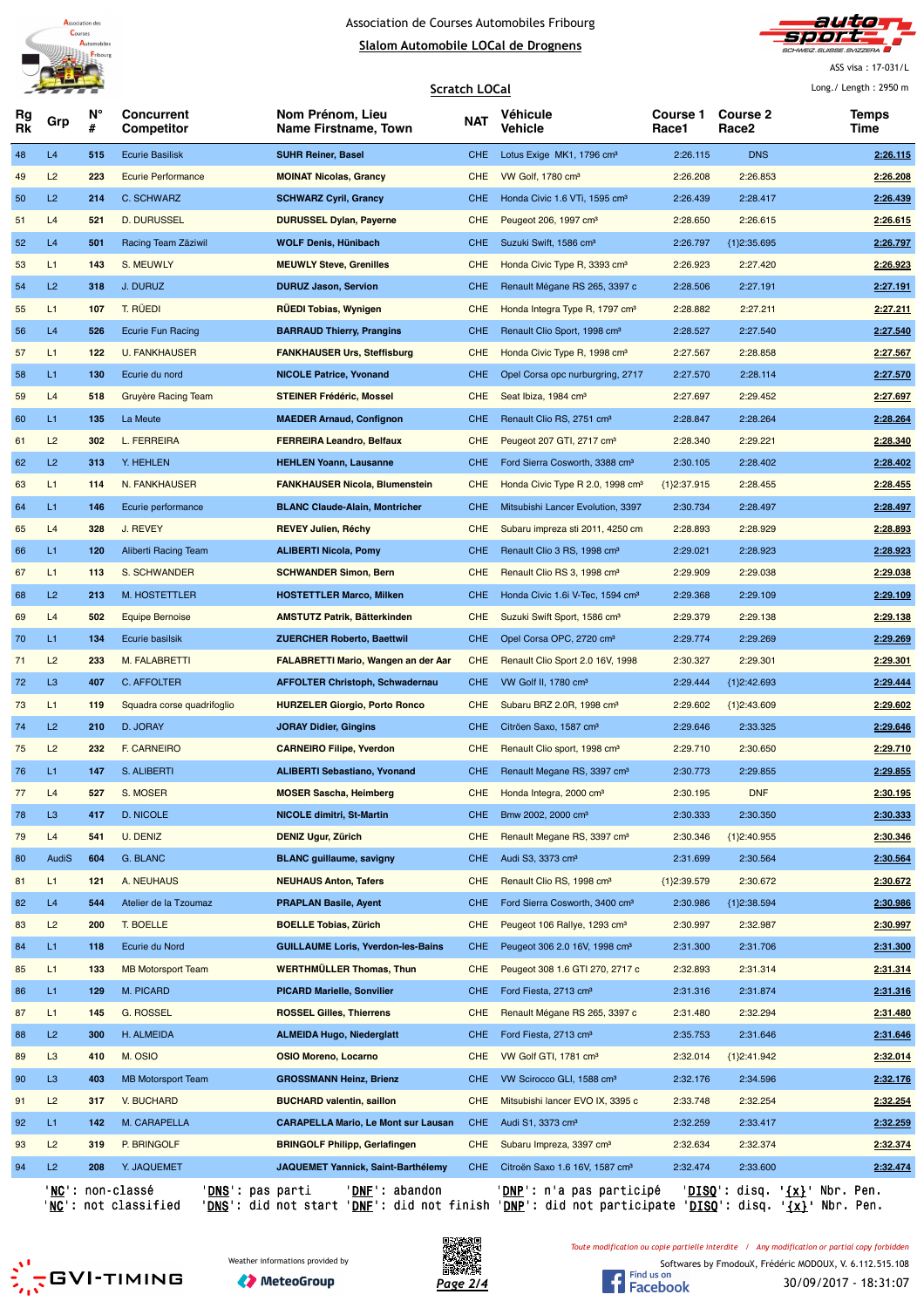



ASS visa : 17-031/L

|          |                |         |                                  |                                             | <b>Scratch LOCal</b> |                                             |                   |                                      | Long./ Length: 2950 m |
|----------|----------------|---------|----------------------------------|---------------------------------------------|----------------------|---------------------------------------------|-------------------|--------------------------------------|-----------------------|
| Rg<br>Rk | Grp            | N°<br># | <b>Concurrent</b><br>Competitor  | Nom Prénom, Lieu<br>Name Firstname, Town    | NAT                  | Véhicule<br>Vehicle                         | Course 1<br>Race1 | <b>Course 2</b><br>Race <sub>2</sub> | Temps<br>Time         |
| 95       | L4             | 520     | Scuderia Taifyn                  | <b>TAVERNIER Roland, Avenches</b>           | <b>CHE</b>           | Opel Kadett E 20i 16V, 1997 cm <sup>3</sup> | 2:32.503          | 2:34.015                             | 2:32.503              |
| 96       | L4             | 507     | <b>Racing Club Airbag</b>        | <b>BONIGER Mario, Göschenen</b>             | <b>CHE</b>           | Honda CRX VTEC, 1595 cm <sup>3</sup>        | 2:36.205          | 2:32.680                             | 2:32.680              |
| 97       | L <sub>2</sub> | 206     | C. DE FRANCESCO                  | DE FRANCESCO Claudio, Pfäffikon ZH          | <b>CHE</b>           | Suzuki Swift Sport, 1586 cm <sup>3</sup>    | 2:34.784          | 2:32.871                             | 2:32.871              |
| 98       | L2             | 315     | S. KRUMMEN                       | <b>KRUMMEN samuel, lucens</b>               | <b>CHE</b>           | SUBARU Impreza GT 2.0 4WD, 3                | 2:32.921          | 2:35.695                             | 2:32.921              |
| 99       | L1.            | 136     | S. NICOLE                        | <b>NICOLE Sacha, St-Martin</b>              | <b>CHE</b>           | BMW Z3 Coupé, 2793 cm <sup>3</sup>          | 2:36.903          | 2:33.067                             | 2:33.067              |
| 100      | L1             | 116     | S. MARÉCHAL                      | <b>MARÉCHAL Stéphane, gimel</b>             | <b>CHE</b>           | Renault Clio 3 RS, 1998 cm <sup>3</sup>     | ${1}2:42.063$     | 2:33.071                             | 2:33.071              |
| 101      | L4             | 506     | MST - Motorsport Team Zentralsch | <b>HÄNGGI Stefan, Diegten</b>               | <b>CHE</b>           | Citroën Saxo, 1587 cm <sup>3</sup>          | 2:33.137          | 2:33.413                             | 2:33.137              |
| 102      | L4             | 504     | S. BAINS                         | <b>BAINS Stewart, Wil</b>                   | <b>CHE</b>           | Suzuki Swift Sport, 1586 cm <sup>3</sup>    | 2:33.729          | 2:33.470                             | 2:33.470              |
| 103      | L4             | 535     | M. ZWAHLEN                       | <b>ZWAHLEN Marc, Fiez</b>                   | CHE.                 | Vw Golf, 2792 cm <sup>3</sup>               | 2:36.233          | 2:33.908                             | 2:33.908              |
| 104      | L1             | 111     | Ecurie 13 étoiles                | <b>JACQUEMET Sébastien, Conthey</b>         | <b>CHE</b>           | Renault Clio, 1998 cm <sup>3</sup>          | 2:34.270          | 2:34.161                             | 2:34.161              |
| 105      | L4             | 513     | Racing Club Airbag               | <b>SCHWEIZER Nicole, Nürensdorf</b>         | <b>CHE</b>           | VW Golf II GTI, 1780 cm <sup>3</sup>        | 2:35.049          | 2:34.163                             | 2:34.163              |
| 106      | L <sub>3</sub> | 412     | All-in-Racing Team               | <b>BRUNNER Patrice, St-Cierges</b>          | <b>CHE</b>           | VW Golf 1 GTI, 1781 cm <sup>3</sup>         | 2:34.745          | 2:35.932                             | 2:34.745              |
| 107      | L <sub>2</sub> | 216     | T. SCHOPFER                      | <b>SCHOPFER Thery, Montricher</b>           | <b>CHE</b>           | Citroen Saxo VTS, 1600 cm <sup>3</sup>      | 2:37.520          | 2:34.771                             | 2:34.771              |
| 108      | L2             | 234     | <b>Ecurie Fun Racing</b>         | <b>OCHS Jean-Claude, Prangins</b>           | <b>CHE</b>           | Renault Clio Sport, 1998 cm <sup>3</sup>    | 2:36.897          | 2:34.965                             | 2:34.965              |
| 109      | L4             | 503     | P. SCHAUB                        | <b>SCHAUB Peter, Lachen</b>                 | <b>CHE</b>           | Suzuki Swift, 1586 cm <sup>3</sup>          | ${1}2:35.563$     | ${1}2:36.844$                        | 2:35.563              |
| 110      | AudiS          | 606     | A. FOURNIER                      | <b>FOURNIER Alexandre, Martigny</b>         | <b>CHE</b>           | Audi S6 c6 4f, 5200 cm <sup>3</sup>         | 2:36.020          | 2:38.288                             | 2:36.020              |
| 111      | L4             | 530     | <b>J. KUSTNER</b>                | <b>KUSTNER Jessica, Echallens</b>           | <b>CHE</b>           | VW Polo G40, 2162 cm <sup>3</sup>           | 2:36.030          | 2:37.307                             | 2:36.030              |
| 112      | L2             | 201     | <b>Stewart BAINS</b>             | <b>BURKHART Daniel, St. Gallen</b>          | <b>CHE</b>           | Suzuki Swift Sport, 1586 cm <sup>3</sup>    | 2:36.501          | ${1}2:44.090$                        | 2:36.501              |
| 113      | AudiS          | 602     | C. FAVRE                         | <b>FAVRE Cédric, Aïre</b>                   | <b>CHE</b>           | Audi TT Coupé quattro, 3028 cm <sup>3</sup> | 2:38.239          | 2:36.570                             | 2:36.570              |
| 114      | L2             | 305     | Marc André Fahrni                | <b>FAHRNI Marc André, Rances</b>            | <b>CHE</b>           | Mini Cooper S, 2717 cm <sup>3</sup>         | 2:37.153          | 2:38.744                             | 2:37.153              |
| 115      | L4             | 517     | M. CORTESE                       | <b>CORTESE Matteo, Monthey</b>              | <b>CHE</b>           | Toyota Mr2, 1800 cm <sup>3</sup>            | 2:37.260          | NC                                   | 2:37.260              |
| 116      | L2             | 308     | <b>T. MONTEIRO</b>               | <b>MONTEIRO Tiago, Lausanne</b>             | <b>CHE</b>           | Bmw 328I, 2792 cm <sup>3</sup>              | 2:37.358          | <b>DNF</b>                           | 2:37.358              |
| 117      | L1             | 103     | Geonoir                          | <b>NOIRJEAN Georges, Payerne</b>            | <b>CHE</b>           | Nissan Micra, 1598 cm <sup>3</sup>          | 2:37.480          | 2:38.755                             | 2:37.480              |
| 118      | AudiS          | 600     | V. RAYMONDAZ                     | <b>RAYMONDAZ Valentin, Cronay</b>           | <b>CHE</b>           | Audi 90 20V Quattro Sport, 2308             | 2:40.137          | 2:37.807                             | 2:37.807              |
| 119      | L1             | 102     | N. LEUTHOLD                      | <b>LEUTHOLD Nicolas, Montagny la ville</b>  | CHE.                 | Suzuki Swift Sport, 1586 cm <sup>3</sup>    | 2:37.815          | 2:38.573                             | 2:37.815              |
| 120      | L1             | 117     | P. WEBER                         | <b>WEBER Peter, Bözberg</b>                 | <b>CHE</b>           | Renault Clio, 1998 cm <sup>3</sup>          | 2:38.158          | 2:38.725                             | 2:38.158              |
| 121      | L2             | 231     | R. CHERBUIN                      | <b>CHERBUIN Rachelle, Sâles</b>             | <b>CHE</b>           | Renault Clio, 1998 cm <sup>3</sup>          | 2:39.168          | 2:38.419                             | 2:38.419              |
| 122      | L2             | 314     | M. CONSIGLIO                     | <b>CONSIGLIO MARYLINE, Saxon</b>            | <b>CHE</b>           | SUBARU Impreza GT 2.0 4WD, 3                | 2:38.563          | 2:38.488                             | 2:38.488              |
| 123      | AudiS          | 603     | Ecurie La Meute                  | <b>BLEULER René, Aïre</b>                   | CHE.                 | Audi S1 SB, 3373 cm <sup>3</sup>            | 2:39.815          | 2:38.834                             | 2:38.834              |
| 124      | L2             | 209     | R. DUPUIS                        | <b>DUPUIS Raphael, Montricher</b>           | <b>CHE</b>           | Peugeot 106 gti, 1587 cm <sup>3</sup>       | 2:38.964          | 2:38.843                             | 2:38.843              |
| 125      | L4             | 512     | L. BARRAS                        | <b>BARRAS Loïc, Gillarens</b>               | <b>CHE</b>           | Volkswagen Golf GTI, 1780 cm <sup>3</sup>   | {1}2:38.878       | ${1}2:41.192$                        | 2:38.878              |
| 126      | L4             | 523     | <b>L. TRUITARD</b>               | <b>TRUITARD Laurent-Jean pierre, Moudon</b> | CHE                  | Opel Kadett Gsi 16v, 1997 cm <sup>3</sup>   | 2:38.888          | 2:46.571                             | 2:38.888              |
| 127      | L4             | 511     | écurie performance               | <b>MONNET Axel, Grancy</b>                  | <b>CHE</b>           | VW GOLF, 1780 cm <sup>3</sup>               | 2:38.909          | <b>DNS</b>                           | 2:38.909              |
| 128      | L1             | 100     | S. MÉTRAILLER                    | <b>MÉTRAILLER Steven, Miège</b>             | <b>CHE</b>           | Citroën Saxo, 1360 cm <sup>3</sup>          | 2:40.029          | ${1}2:51.330$                        | 2:40.029              |
| 129      | L4             | 508     | Ecurie du Nord                   | <b>CHABLOZ Sarah, Bogis-Bossey</b>          | <b>CHE</b>           | Peugeot 106, 1600 cm <sup>3</sup>           | 2:40.353          | <b>DNS</b>                           | 2:40.353              |
| 130      | AudiS          | 605     | S. CRETTENAND                    | <b>CRETTENAND Sébastien, Leytron</b>        | <b>CHE</b>           | Audi s4, 4541 cm <sup>3</sup>               | 2:40.373          | ${1}2:59.299$                        | 2:40.373              |
| 131      | L <sub>3</sub> | 400     | P. BAERISWYL                     | <b>BAERISWYL Pascal, Bonnefontaine</b>      | <b>CHE</b>           | NSU TT, 1177 cm <sup>3</sup>                | 2:40.825          | 2:43.162                             | 2:40.825              |
| 132      | L4             | 519     | S. DURUSSEL                      | <b>DURUSSEL Stéphane, Romanel</b>           | <b>CHE</b>           | Peugeot 206 rc, 1997 cm <sup>3</sup>        | 2:42.386          | 2:42.251                             | 2:42.251              |
| 133      | L2             | 229     | A. PIQUEREZ                      | <b>PIQUEREZ Alain, Moutier</b>              | <b>CHE</b>           | Peugeot 206 2.0, 1997 cm <sup>3</sup>       | 2:42.291          | ${1}2:51.541$                        | 2:42.291              |
| 134      | L1             | 115     | F. MARÉCHAL                      | <b>MARÉCHAL Florian, Gimel</b>              | CHE                  | Renault Clio 2 RS, 1998 cm <sup>3</sup>     | 2:43.859          | 2:42.372                             | 2:42.372              |
| 135      | L1             | 101     | <b>Ecurie Sporting</b>           | <b>MONNEY André, Rue</b>                    | <b>CHE</b>           | VW Polo, 1390 cm <sup>3</sup>               | 2:43.146          | 2:42.732                             | 2:42.732              |
| 136      | L2             | 211     | S. SANTOS GUERREIRO              | <b>SANTOS GUERREIRO Santos, Moudon</b>      | <b>CHE</b>           | Citroen Saxo VTS, 1587 cm <sup>3</sup>      | ${1}2:54.605$     | 2:43.703                             | 2:43.703              |
| 137      | L1             | 109     | <b>Ecurie Fun Racing</b>         | JOYE Christian, Vallorbe                    | <b>CHE</b>           | Ford Focus ST170, 1988 cm <sup>3</sup>      | 2:43.842          | 2:43.715                             | 2:43.715              |
| 138      | AudiS          | 601     | V. CALO                          | <b>CALO Vanina, Cronay</b>                  | <b>CHE</b>           | Audi A3 8L, 3028 cm <sup>3</sup>            | 2:44.890          | 2:46.168                             | 2:44.890              |
| 139      | L <sub>3</sub> | 402     | A. CRUZ                          | <b>CRUZ Alexandre, Fully</b>                | <b>CHE</b>           | Toyota Corolla, 1587 cm <sup>3</sup>        | ${1}2:55.004$     | 2:46.084                             | 2:46.084              |
| 140      | L <sub>3</sub> | 416     | P. FUCHS                         | <b>FUCHS Peter, Nunningen</b>               | <b>CHE</b>           | Ford Capri, 2000 cm <sup>3</sup>            | 2:46.557          | ${1}2:56.921$                        | 2:46.557              |
| 141      | L1             | 131     | Ecurie de la Meute               | <b>BERNARD Chantal, Bex</b>                 | CHE.                 | Citroen DS3, 2717 cm <sup>3</sup>           | 2:46.995          | 2:47.242                             | 2:46.995              |
|          |                |         |                                  |                                             |                      |                                             |                   |                                      |                       |

'<u>NC</u>': non-classé '<u>DNS</u>': pas parti '<u>DNF</u>': abandon '<u>DNP</u>': n'a pas participé '<u>DISQ</u>': disq. '<u>{x}</u>' Nbr. Pen. 'NC': not classified 'DNS': did not start 'DNF': did not finish 'DNP': did not participate 'DISQ': disq. '{x}' Nbr. Pen.





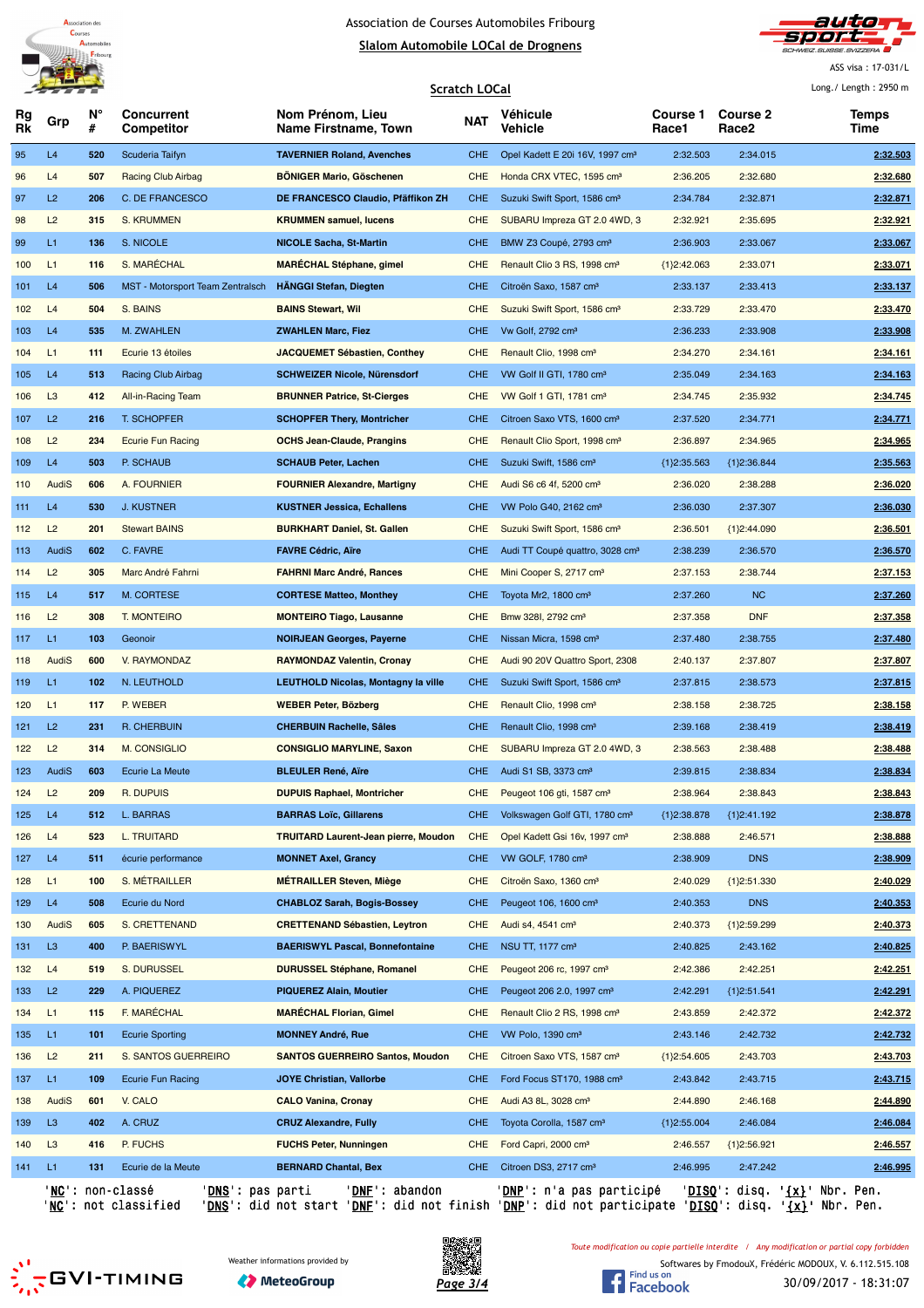



ASS visa : 17-031/L

|                          | <b>THE REAL</b><br><b>Scratch LOCal</b> |         |                                                                                |                                                                                            |            |                                                                          |                          |                                                 | Long./ Length: 2950 m                          |
|--------------------------|-----------------------------------------|---------|--------------------------------------------------------------------------------|--------------------------------------------------------------------------------------------|------------|--------------------------------------------------------------------------|--------------------------|-------------------------------------------------|------------------------------------------------|
| Rg<br><b>Rk</b>          | Grp                                     | N°<br># | Concurrent<br>Competitor                                                       | Nom Prénom, Lieu<br>Name Firstname, Town                                                   | <b>NAT</b> | Véhicule<br>Vehicle                                                      | <b>Course 1</b><br>Race1 | Course 2<br>Race2                               | Temps<br>Time                                  |
| 142                      | -L1                                     | 106     | J. DEVAUD                                                                      | <b>DEVAUD Jonathan, Montreux</b>                                                           | <b>CHE</b> | VW Golf, 1780 cm <sup>3</sup>                                            | ${1}2:48.651$            | ${1}2:50.083$                                   | 2:48.651                                       |
| 143                      | L4                                      | 522     | Atelier de la Tzoumaz                                                          | <b>CONSTANTIN Olivier, Ayent</b>                                                           | <b>CHE</b> | Renault Clio williams, 1997 cm <sup>3</sup>                              | <b>DNF</b>               | 2:50.732                                        | 2:50.732                                       |
| 144                      | - L1                                    | 112     | R. BITTO                                                                       | <b>BITTO Rosalexia, Le Mont-sur-Lausann</b>                                                | CHE.       | Renault Clio, 1998 cm <sup>3</sup>                                       | 2:56.197                 | 2:53.241                                        | 2:53.241                                       |
| 145                      | L1                                      | 110     | <b>ECURIE FUN RACING</b>                                                       | <b>PILLER Valérie, Attalens</b>                                                            | <b>CHE</b> | Peugeot 206 GTi, 1997 cm <sup>3</sup>                                    | 2:56.916                 | 2:55.287                                        | 2:55.287                                       |
| 146                      | L1                                      | 137     | <b>F. DINIS DURAES</b>                                                         | <b>DINIS DURAES francisco antonio, Moud</b>                                                | CHE.       | Opel Zafira, 2865 cm <sup>3</sup>                                        | 2:58.388                 | 3:01.368                                        | 2:58.388                                       |
| $\overline{\phantom{a}}$ | L2                                      | 222     | <b>M. SAUVAIN</b>                                                              | <b>SAUVAIN Manoah, St-Légier</b>                                                           | <b>CHE</b> | VW Golf 16v, 1780 cm <sup>3</sup>                                        | <b>DNF</b>               | <b>DNS</b>                                      | $-200$                                         |
|                          | L2                                      | 323     | <b>ASC Ticino</b>                                                              | <b>LÜDI Daniele, Losone</b>                                                                | <b>CHE</b> | Subaru impreza, 3400 cm <sup>3</sup>                                     | <b>DNP</b>               | <b>DNP</b>                                      | $-200$                                         |
|                          |                                         |         | 'NC': non-classé<br>' <b>DNS</b> ': pas parti<br>' <b>NC</b> ': not classified | ' <b>DNF</b> ': abandon<br>' <b>DNS</b> ': did not start<br>' <b>DNF</b> ': did not finish |            | ' <b>DNP</b> ': n'a pas participé<br>' <b>DNP</b> ': did not participate |                          | ' <b>DISO':</b> disq.<br>' <b>DISO</b> ': disq. | Nbr. Pen.<br>$'$ {x} $'$<br>Nbr. Pen.<br>'{x}' |

**DC : R. Ducret : \_\_\_\_\_\_\_\_\_\_\_\_\_\_\_ Jury : R. Piquerez : \_\_\_\_\_\_\_\_\_\_\_\_\_\_\_ Chrono : F. Modoux : \_\_\_\_\_\_\_\_\_\_\_\_\_\_\_**



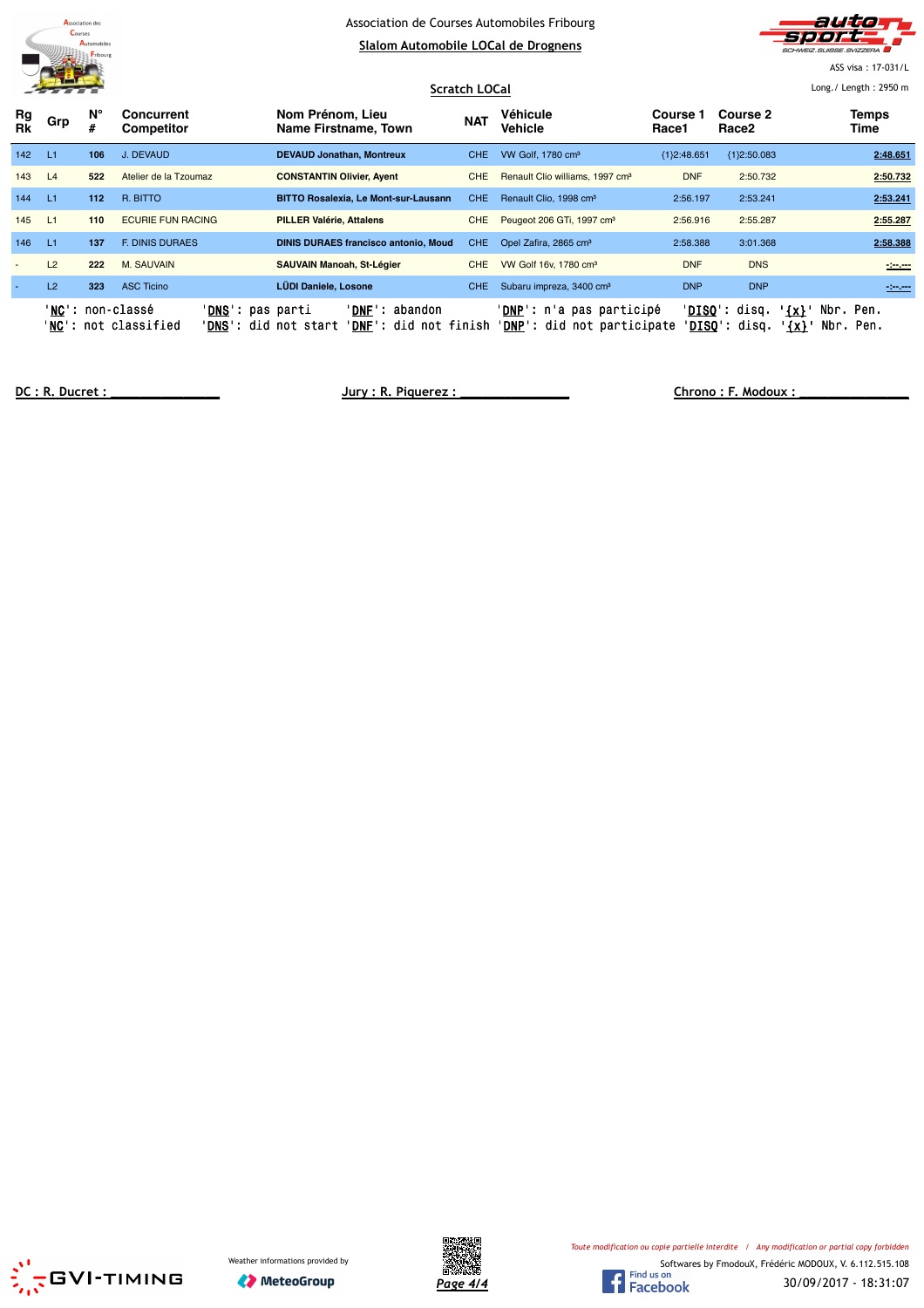



ASS visa : 17-031/L Long./ Length : 2950 m

|                   |     |                                                                |                                         | <b>Essais Total</b> |                                              |                      |                      |               |  |  |
|-------------------|-----|----------------------------------------------------------------|-----------------------------------------|---------------------|----------------------------------------------|----------------------|----------------------|---------------|--|--|
| Rg<br><b>Rk</b> # | N°  | Concurrent<br>Competitor                                       | Nom Prénom, Lieu<br>Name Firstame, Town | <b>NAT</b>          | Véhicule<br><b>Vehicle</b>                   | Essai 1<br>Training1 | Essai 2<br>Training2 | Temps<br>Time |  |  |
|                   |     | Catégorie / Category : L1 $0 \rightarrow 1600$ cm <sup>3</sup> |                                         |                     |                                              |                      |                      |               |  |  |
| $\mathbf{1}$      | 103 | Geonoir                                                        | <b>Georges NOIRJEAN, Payerne</b>        | <b>CHE</b>          | Nissan Micra, 1598 cm <sup>3</sup>           | 2:42.666             | 2:40.060             | 2:40.060      |  |  |
| $\overline{2}$    | 102 | <b>N. LEUTHOLD</b>                                             | Nicolas LEUTHOLD, Montagny la ville     | CHE.                | Suzuki Swift Sport, 1586 cm <sup>3</sup>     | 2:41.929             | 2:40.880             | 2:40.880      |  |  |
| 3                 | 100 | S. MÉTRAILLER                                                  | Steven MÉTRAILLER, Miège                | CHE.                | Citroën Saxo, 1360 cm <sup>3</sup>           | 2:44.807             | 2:41.513             | 2:41.513      |  |  |
| 4                 | 101 | <b>Ecurie Sporting</b>                                         | André MONNEY, Rue                       | <b>CHE</b>          | VW Polo, 1390 cm <sup>3</sup>                | 2:47.669             | 2:44.336             | 2:44.336      |  |  |
|                   |     | Catégorie / Category : L1 1601 -> 2000 cm <sup>3</sup>         |                                         |                     |                                              |                      |                      |               |  |  |
| $\mathbf{1}$      | 108 | M. BUFF                                                        | <b>Michel BUFF, Illarsaz</b>            | <b>CHE</b>          | Honda Integra, 1798 cm <sup>3</sup>          | 2:31.840             | 2:27.484             | 2:27.484      |  |  |
| $\overline{2}$    | 114 | N. FANKHAUSER                                                  | Nicola FANKHAUSER, Blumenstein          | <b>CHE</b>          | Honda Civic Type R 2.0, 1998 cm <sup>3</sup> | 2:32.257             | 2:28.175             | 2:28.175      |  |  |
| 3                 | 122 | <b>U. FANKHAUSER</b>                                           | <b>Urs FANKHAUSER, Steffisburg</b>      | <b>CHE</b>          | Honda Civic Type R, 1998 cm <sup>3</sup>     | 2:30.807             | 2:28.743             | 2:28.743      |  |  |
| $\overline{4}$    | 107 | T. RÜEDI                                                       | Tobias RÜEDI, Wynigen                   | <b>CHE</b>          | Honda Integra Type R, 1797 cm <sup>3</sup>   | 2:32.057             | 2:28.854             | 2:28.854      |  |  |
| $\sqrt{5}$        | 121 | A. NEUHAUS                                                     | <b>Anton NEUHAUS, Tafers</b>            | CHE.                | Renault Clio RS, 1998 cm <sup>3</sup>        | 2:30.386             | 2:29.520             | 2:29.520      |  |  |
| 6                 | 120 | <b>Aliberti Racing Team</b>                                    | Nicola ALIBERTI, Pomy                   | <b>CHE</b>          | Renault Clio 3 RS, 1998 cm <sup>3</sup>      | 2:32.364             | 2:30.624             | 2:30.624      |  |  |
| $\overline{7}$    | 113 | S. SCHWANDER                                                   | Simon SCHWANDER, Bern                   | CHE.                | Renault Clio RS 3, 1998 cm <sup>3</sup>      | 2:31.710             | 2:31.003             | 2:31.003      |  |  |
| 8                 | 118 | Ecurie du Nord                                                 | Loris GUILLAUME, Yverdon-les-Bains      | <b>CHE</b>          | Peugeot 306 2.0 16V, 1998 cm <sup>3</sup>    | 2:33.051             | 2:31.803             | 2:31.803      |  |  |
| $\boldsymbol{9}$  | 119 | Squadra corse quadrifoglio                                     | Giorgio HURZELER, Porto Ronco           | <b>CHE</b>          | Subaru BRZ 2.0R, 1998 cm <sup>3</sup>        | 2:38.207             | 2:32.448             | 2:32.448      |  |  |
| 10                | 116 | S. MARÉCHAL                                                    | Stéphane MARÉCHAL, gimel                | <b>CHE</b>          | Renault Clio 3 RS, 1998 cm <sup>3</sup>      | 2:34.290             | 2:34.421             | 2:34.290      |  |  |
| 11                | 111 | Ecurie 13 étoiles                                              | Sébastien JACQUEMET, Conthey            | <b>CHE</b>          | Renault Clio, 1998 cm <sup>3</sup>           | 2:37.205             | 2:34.986             | 2:34.986      |  |  |
| 12                | 117 | P. WEBER                                                       | Peter WEBER, Bözberg                    | <b>CHE</b>          | Renault Clio, 1998 cm <sup>3</sup>           | 2:40.039             | 2:39.123             | 2:39.123      |  |  |
| 13                | 106 | J. DEVAUD                                                      | Jonathan DEVAUD, Montreux               | <b>CHE</b>          | VW Golf, 1780 cm <sup>3</sup>                | 2:45.318             | 2:40.456             | 2:40.456      |  |  |
| 14                | 115 | F. MARÉCHAL                                                    | Florian MARÉCHAL, Gimel                 | <b>CHE</b>          | Renault Clio 2 RS, 1998 cm <sup>3</sup>      | 2:47.831             | 2:45.354             | 2:45.354      |  |  |
| 15                | 109 | <b>Ecurie Fun Racing</b>                                       | Christian JOYE, Vallorbe                | CHE.                | Ford Focus ST170, 1988 cm <sup>3</sup>       | 2:49.673             | 2:45.918             | 2:45.918      |  |  |
| 16                | 112 | R. BITTO                                                       | Rosalexia BITTO, Le Mont-sur-Lausanne   | <b>CHE</b>          | Renault Clio, 1998 cm <sup>3</sup>           | <b>DNF</b>           | 2:56.538             | 2:56.538      |  |  |
| 17                | 110 | <b>ECURIE FUN RACING</b>                                       | Valérie PILLER, Attalens                | CHE.                | Peugeot 206 GTi, 1997 cm <sup>3</sup>        | 3:02.273             | 2:57.331             | 2:57.331      |  |  |
|                   |     | Catégorie / Category :<br>$\mathbf{11}$                        | $2001 - 3000$ cm <sup>3</sup>           |                     |                                              |                      |                      |               |  |  |

#### **Catégorie / Category : L1 2001 -> 3000 cm³**

|                | 132 | <b>MB Motorsport Team</b> | <b>Hansueli ZAHND, Thun</b>                   | CHE.       | Peugeot 208 GTI, 2717 cm <sup>3</sup> | 2:25.322 | 2:23.662 | 2:23.662 |
|----------------|-----|---------------------------|-----------------------------------------------|------------|---------------------------------------|----------|----------|----------|
| $\overline{2}$ | 135 | La Meute                  | <b>Arnaud MAEDER, Confignon</b>               | CHE.       | Renault Clio RS, 2751 cm <sup>3</sup> | 2:33.371 | 2:28.471 | 2:28.471 |
| 3              | 134 | Ecurie basilsik           | <b>Roberto ZUERCHER, Baettwil</b>             | CHE.       | Opel Corsa OPC, 2720 cm <sup>3</sup>  | 2:31.655 | 2:28.639 | 2:28.639 |
| $\overline{4}$ | 130 | Ecurie du nord            | <b>Patrice NICOLE, Yvonand</b>                | <b>CHE</b> | Opel Corsa opc nurburgring, 2717      | 2:33.491 | 2:29.326 | 2:29.326 |
| 5              | 133 | <b>MB Motorsport Team</b> | Thomas WERTHMÜLLER, Thun                      | CHE.       | Peugeot 308 1.6 GTI 270, 2717 c       | 2:32.527 | 2:32.199 | 2:32.199 |
| 6              | 129 | M. PICARD                 | <b>Marielle PICARD, Sonvilier</b>             | CHE.       | Ford Fiesta, 2713 cm <sup>3</sup>     | 2:37.043 | 2:33.418 | 2:33.418 |
|                | 136 | S. NICOLE                 | Sacha NICOLE, St-Martin                       | CHE.       | BMW Z3 Coupé, 2793 cm <sup>3</sup>    | 2:45.486 | 2:39.376 | 2:39.376 |
| 8              | 131 | Ecurie de la Meute        | <b>Chantal BERNARD, Bex</b>                   | CHE.       | Citroen DS3, 2717 cm <sup>3</sup>     | 2:52.434 | 2:45.566 | 2:45.566 |
| 9              | 137 | <b>E. DINIS DURAES</b>    | <b>Francisco antonio DINIS DURAES, Moudon</b> | CHE.       | Opel Zafira, 2865 cm <sup>3</sup>     | 3:00.061 | 3:01.117 | 3:00.061 |

# **Catégorie / Category : L1 3001 -> 3500 cm³**

|                | 144 | <b>J. GAUTHEY</b>                        | Jean-michel GAUTHEY, Champagne                                                                           | CHE. | Renault mègane, 3397 cm <sup>3</sup>                                     | 2:30.190                                         | 2:26.991                                         | 2:26.991 |
|----------------|-----|------------------------------------------|----------------------------------------------------------------------------------------------------------|------|--------------------------------------------------------------------------|--------------------------------------------------|--------------------------------------------------|----------|
| $\overline{2}$ | 146 | Ecurie performance                       | <b>Claude-Alain BLANC. Montricher</b>                                                                    | CHE  | Mitsubishi Lancer Evolution, 3397                                        | 2:29.754                                         | 2:29.556                                         | 2:29.556 |
| 3              | 143 | S. MEUWLY                                | <b>Steve MEUWLY, Grenilles</b>                                                                           | CHE. | Honda Civic Type R, 3393 cm <sup>3</sup>                                 | 2:35.865                                         | 2:30.703                                         | 2:30.703 |
| $\overline{4}$ | 147 | S. ALIBERTI                              | Sebastiano ALIBERTI, Yvonand                                                                             | CHE. | Renault Megane RS, 3397 cm <sup>3</sup>                                  | 2:37.176                                         | 2:31.990                                         | 2:31.990 |
| 5.             | 142 | M. CARAPELLA                             | Mario CARAPELLA, Le Mont sur Lausanne                                                                    | CHE. | Audi S1, 3373 cm <sup>3</sup>                                            | 2:36.915                                         | 2:33.760                                         | 2:33.760 |
| 6              | 145 | <b>G. ROSSEL</b>                         | <b>Gilles ROSSEL. Thierrens</b>                                                                          | CHE. | Renault Mégane RS 265, 3397 cm                                           | 2:37.530                                         | 2:38.186                                         | 2:37.530 |
|                |     | 'NC': non-classé<br>'NC': not classified | 'DNS': pas parti<br>'DNF':<br>abandon<br>' <b>DNF</b> ': did not finish<br>' <b>DNS</b> ': did not start |      | ' <b>DNP</b> ': n'a pas participé<br>' <b>DNP</b> ': did not participate | ' <b>DISO</b> ': disq.<br>' <b>DISO</b> ': disq. | Nbr. Pen.<br>$\{x\}$<br>$'$ {x} $'$<br>Nbr. Pen. |          |





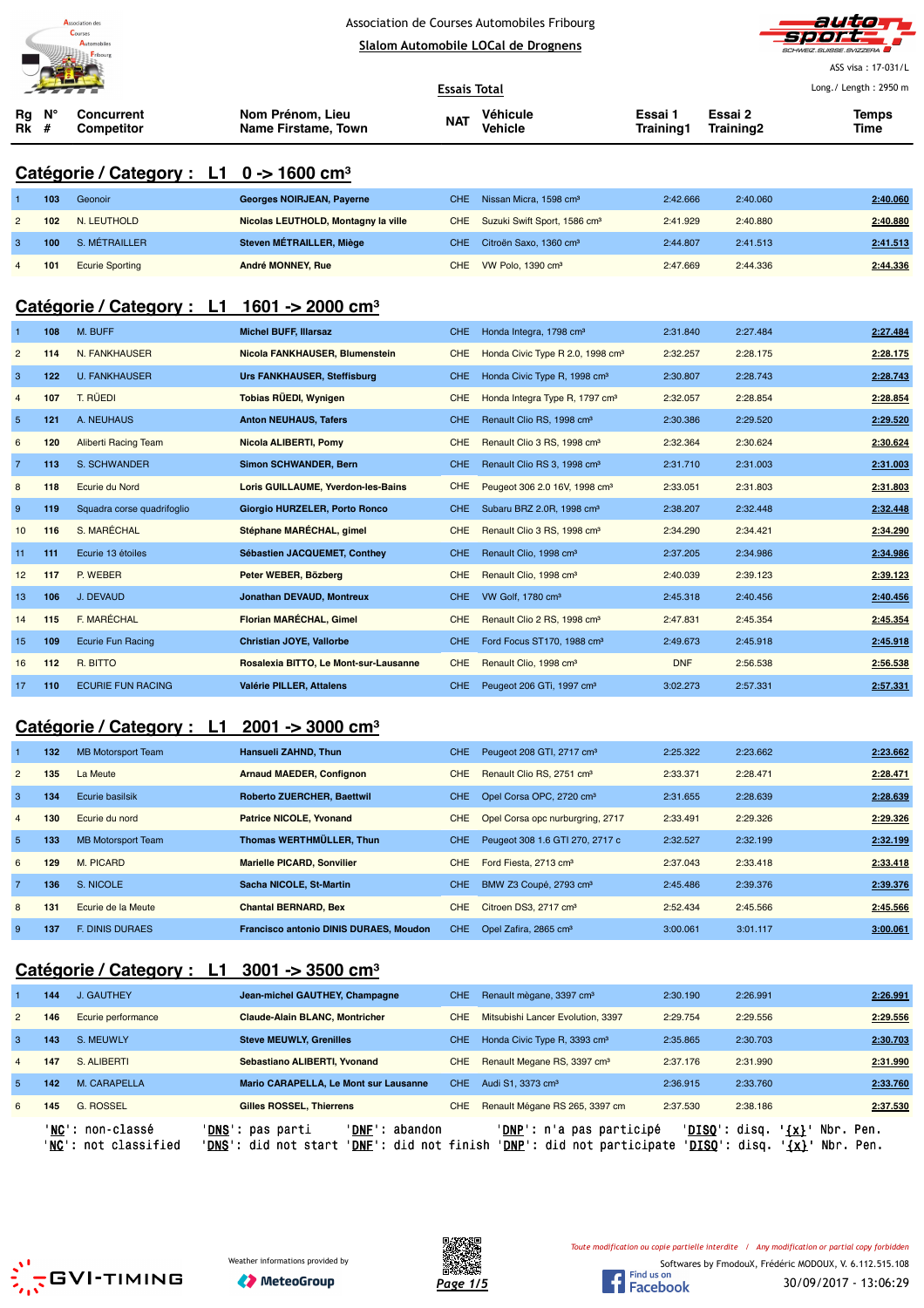|                           |     | <b>Association</b> des<br>Courses<br><b>Automobiles</b> | Association de Courses Automobiles Fribourg<br>Slalom Automobile LOCal de Drognens |            | auto<br>SCHWEIZ.SUISSE.SVIZZERA<br>ASS visa: 17-031/L |                             |                      |                       |
|---------------------------|-----|---------------------------------------------------------|------------------------------------------------------------------------------------|------------|-------------------------------------------------------|-----------------------------|----------------------|-----------------------|
|                           |     |                                                         | <b>Essais Total</b>                                                                |            |                                                       |                             |                      | Long./ Length: 2950 m |
| Rg<br><b>Rk</b> #         | N°  | <b>Concurrent</b><br>Competitor                         | Nom Prénom, Lieu<br>Name Firstame, Town                                            | <b>NAT</b> | Véhicule<br>Vehicle                                   | Essai 1<br><b>Training1</b> | Essai 2<br>Training2 | <b>Temps</b><br>Time  |
|                           |     | Catégorie / Category : L1                               | $+3500$ cm <sup>3</sup>                                                            |            |                                                       |                             |                      |                       |
|                           | 150 | Y. BENEY                                                | Yann BENEY, Bussigny                                                               | CHE.       | Ford Focus RS, 3844 cm <sup>3</sup>                   | 2:28.080                    | 2:24.365             | 2:24.365              |
|                           |     | Catégorie / Category : L2 0 -> 1600 cm <sup>3</sup>     |                                                                                    |            |                                                       |                             |                      |                       |
| $\mathbf{1}$              | 203 | F. EGGENBERGER                                          | Fabian EGGENBERGER, Zürich                                                         | CHE.       | Suzuki Swift Sport, 1586 cm <sup>3</sup>              | 2:23.810                    | 2:20.560             | 2:20.560              |
| $\overline{c}$            | 218 | S. FEHR                                                 | Sandro FEHR, Rorschacherberg                                                       | <b>CHE</b> | Suzuki Swift Sport, 1600 cm <sup>3</sup>              | 2:22.307                    | 2:20.579             | 2:20.579              |
| $\ensuremath{\mathsf{3}}$ | 202 | Squadra Rotberg                                         | Igor RODELLA, Zwingen                                                              | CHE.       | Suzuki Swift, 1586 cm <sup>3</sup>                    | 2:32.904                    | 2:24.949             | 2:24.949              |
| $\overline{4}$            | 215 | <b>Ecurie Sporting</b>                                  | <b>Vincent METTRAUX, Hauteville</b>                                                | <b>CHE</b> | Honda Civic, 1595 cm <sup>3</sup>                     | 2:28.761                    | 2:25.385             | 2:25.385              |
| 5                         | 204 | <b>D. ZUTTER</b>                                        | Dario ZUTTER, Schwarzenburg                                                        | <b>CHE</b> | Suzuki Swift Sport, 1586 cm <sup>3</sup>              | 2:30.590                    | 2:27.034             | 2:27.034              |
| 6                         | 217 | <b>D. SCHNEIDER</b>                                     | Daniel SCHNEIDER, Galgenen                                                         | CHE        | Suzuki Swift Sport, 1600 cm <sup>3</sup>              | 2:29.879                    | 2:27.074             | 2:27.074              |
| $\overline{7}$            | 207 | <b>RCU</b>                                              | <b>Bruno BLEIKER, Bütschwil</b>                                                    | CHE.       | Suzuki Swift Sport, 1586 cm <sup>3</sup>              | 2:27.487                    | 2:28.069             | 2:27.487              |
| 8                         | 214 | C. SCHWARZ                                              | <b>Cyril SCHWARZ, Grancy</b>                                                       | <b>CHE</b> | Honda Civic 1.6 VTi, 1595 cm <sup>3</sup>             | 2:29.928                    | 2:27.635             | 2:27.635              |
| $\boldsymbol{9}$          | 213 | M. HOSTETTLER                                           | <b>Marco HOSTETTLER, Milken</b>                                                    | <b>CHE</b> | Honda Civic 1.6i V-Tec, 1594 cm <sup>3</sup>          | 2:36.709                    | 2:30.122             | 2:30.122              |
| 10                        | 208 | Y. JAQUEMET                                             | Yannick JAQUEMET, Saint-Barthélemy                                                 | <b>CHE</b> | Citroën Saxo 1.6 16V, 1587 cm <sup>3</sup>            | 2:34.790                    | 2:31.390             | 2:31.390              |
| 11                        | 200 | T. BOELLE                                               | <b>Tobias BOELLE, Zürich</b>                                                       | <b>CHE</b> | Peugeot 106 Rallye, 1293 cm <sup>3</sup>              | 2:33.906                    | 2:32.058             | 2:32.058              |
| 12                        | 206 | C. DE FRANCESCO                                         | Claudio DE FRANCESCO, Pfäffikon ZH                                                 | CHE        | Suzuki Swift Sport, 1586 cm <sup>3</sup>              | 2:36.126                    | 2:35.106             | 2:35.106              |
| 13                        | 201 | <b>Stewart BAINS</b>                                    | Daniel BURKHART, St. Gallen                                                        | CHE.       | Suzuki Swift Sport, 1586 cm <sup>3</sup>              | 2:46.074                    | 2:36.728             | 2:36.728              |
| 14                        | 216 | <b>T. SCHOPFER</b>                                      | <b>Thery SCHOPFER, Montricher</b>                                                  | <b>CHE</b> | Citroen Saxo VTS, 1600 cm <sup>3</sup>                | 2:39.765                    | 2:37.583             | 2:37.583              |
| 15                        | 210 | D. JORAY                                                | <b>Didier JORAY, Gingins</b>                                                       | CHE.       | Citröen Saxo, 1587 cm <sup>3</sup>                    | 2:37.642                    | 2:38.242             | 2:37.642              |
| 16                        | 209 | R. DUPUIS                                               | <b>Raphael DUPUIS, Montricher</b>                                                  | <b>CHE</b> | Peugeot 106 gti, 1587 cm <sup>3</sup>                 | 2:44.504                    | 2:41.387             | 2:41.387              |
| 17                        | 211 | S. SANTOS GUERREIRO                                     | <b>Santos SANTOS GUERREIRO, Moudon</b>                                             | CHE.       | Citroen Saxo VTS, 1587 cm <sup>3</sup>                | 2:46.258                    | 2:43.812             | 2:43.812              |

# **Catégorie / Category : L2 1601 -> 2000 cm³**

|                | 226 | <b>Ecurie Basilisk</b>     | Giuliano PICCINATO, Bättwil          | CHE.       | Honda Integra Type-R, 1800 cm <sup>3</sup> | 2:21.514   | 2:19.888 | 2:19.888 |
|----------------|-----|----------------------------|--------------------------------------|------------|--------------------------------------------|------------|----------|----------|
| $\overline{2}$ | 227 | GRT - Gruyère Racing Team  | Benjamin DEVAUD, Collombey           | <b>CHE</b> | VW Golf 16v, 1801 cm <sup>3</sup>          | 2:22.195   | 2:20.423 | 2:20.423 |
| 3              | 222 | <b>M. SAUVAIN</b>          | Manoah SAUVAIN, St-Légier            | <b>CHE</b> | VW Golf 16v, 1780 cm <sup>3</sup>          | 2:22.442   | 2:20.617 | 2:20.617 |
| $\overline{4}$ | 230 | Ecurie du Nord             | Léonard HENCHOZ, Gollion             | CHE        | Renault Clio, 1998 cm <sup>3</sup>         | 2:25.220   | 2:23.213 | 2:23.213 |
| $5^{\circ}$    | 228 | Squadra corse quadrifoglio | <b>Massimo PALTENGHI, Cugnasco</b>   | <b>CHE</b> | Toyota GT86, 1995 cm <sup>3</sup>          | 2:24.002   | 2:24.223 | 2:24.002 |
| 6              | 225 | <b>I. STERGIADIS</b>       | Ioannis STERGIADIS, Dübendorf        | <b>CHE</b> | Honda Integra, 1797 cm <sup>3</sup>        | <b>DNS</b> | 2:25.215 | 2:25.215 |
| $\overline{7}$ | 224 | Gruyère Racing Team        | <b>Antonio PINTO, Troistorrents</b>  | <b>CHE</b> | Honda Integra, 1797 cm <sup>3</sup>        | 2:30.343   | 2:26.720 | 2:26.720 |
| 8              | 223 | <b>Ecurie Performance</b>  | <b>Nicolas MOINAT, Grancy</b>        | <b>CHE</b> | VW Golf, 1780 cm <sup>3</sup>              | 2:31.122   | 2:27.708 | 2:27.708 |
| 9              | 233 | M. FALABRETTI              | Mario FALABRETTI, Wangen an der Aare | CHE.       | Renault Clio Sport 2.0 16V, 1998 c         | 2:32.409   | 2:29.174 | 2:29.174 |
| 10             | 232 | F. CARNEIRO                | <b>Filipe CARNEIRO, Yverdon</b>      | <b>CHE</b> | Renault Clio sport, 1998 cm <sup>3</sup>   | 2:37.677   | 2:32.205 | 2:32.205 |
| 11             | 234 | Ecurie Fun Racing          | Jean-Claude OCHS, Prangins           | CHE.       | Renault Clio Sport, 1998 cm <sup>3</sup>   | 2:42.558   | 2:38.095 | 2:38.095 |
| 12             | 231 | <b>R. CHERBUIN</b>         | Rachelle CHERBUIN, Sâles             | <b>CHE</b> | Renault Clio, 1998 cm <sup>3</sup>         | 2:42.385   | 2:40.633 | 2:40.633 |
| 13             | 229 | A. PIQUEREZ                | <b>Alain PIQUEREZ, Moutier</b>       | <b>CHE</b> | Peugeot 206 2.0, 1997 cm <sup>3</sup>      | 2:44.114   | 2:41.767 | 2:41.767 |

# **Catégorie / Category : L2 2500 -> 3000 cm³**

|                |     | 'NC': non-classé<br>'NC': not classified | ' <b>DNS</b> ': pas parti<br>'DNF': abandon<br>'DNS': did not start<br>' <b>DNF</b> ': did not finish |      | ' <b>DNP</b> ': n'a pas participé<br>'DNP': did not participate | $'DISO':$ disq.<br>'DISO': | $\{x\}$<br>disa.<br>' {x} | Nbr. Pen.<br>Nbr. Pen. |
|----------------|-----|------------------------------------------|-------------------------------------------------------------------------------------------------------|------|-----------------------------------------------------------------|----------------------------|---------------------------|------------------------|
| -5             | 302 | L. FERREIRA                              | Leandro FERREIRA, Belfaux                                                                             | CHE. | Peugeot 207 GTI, 2717 cm <sup>3</sup>                           | 2:31.785                   | 2:32.427                  | 2:31.785               |
| $\overline{4}$ | 212 | <b>Ecurie Basilisk</b>                   | Andreas SERVELLO, Therwil                                                                             | CHE. | MINI Cooper S, 2717 cm <sup>3</sup>                             | 2:34.544                   | 2:24.908                  | 2:24.908               |
| 3              | 301 | M. GEORGE                                | Mantadakis GEORGE, Oberengstringen                                                                    | CHE. | Ford Fiesta, 2713 cm <sup>3</sup>                               | 2:23.198                   | 2:22.077                  | 2:22.077               |
| $\overline{2}$ | 304 | <b>Ecurie Basilisk</b>                   | Raymond STOFER, Herznach                                                                              | CHE. | Mini Cooper S, 2717 cm <sup>3</sup>                             | 2:18.811                   | 2:17.447                  | 2:17.447               |
|                | 303 | L. BAUMELER                              | <b>Lars BAUMELER, Ittigen</b>                                                                         | CHE. | MINI JCW, 2717 cm <sup>3</sup>                                  | 2:18.644                   | 2:17.265                  | 2:17.265               |
|                |     |                                          |                                                                                                       |      |                                                                 |                            |                           |                        |







Softwares by FmodouX, Frédéric MODOUX, V. 6.112.515.108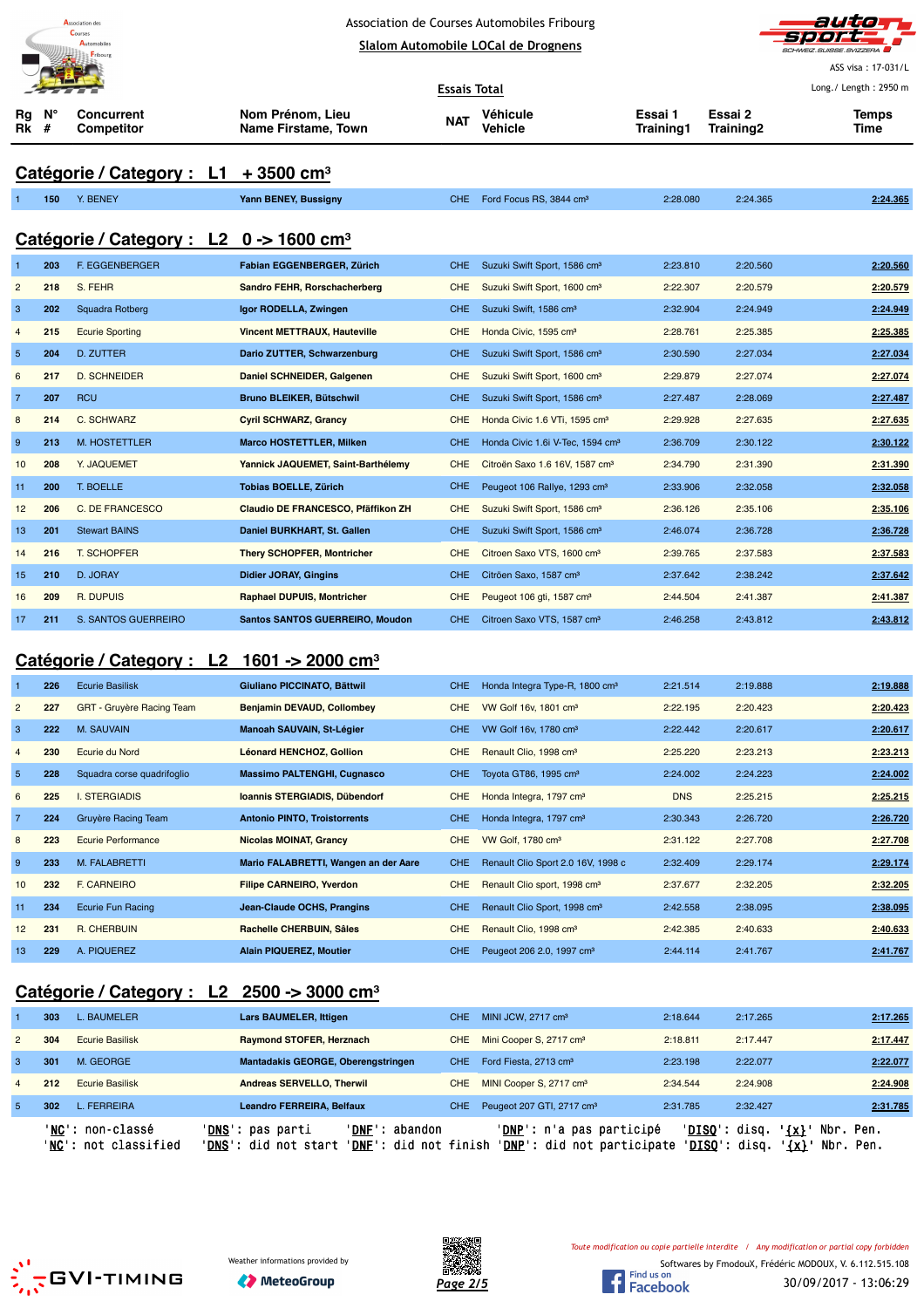

# Association de Courses Automobiles Fribourg





ASS visa : 17-031/L  $L_{\text{min}}$  : 2950  $\mu$ 

|                   | <u> De Braziliano de Braziliano de Braziliano de Braziliano de Braziliano de Braziliano de Braziliano de Braziliano de Braziliano de Braziliano de Braziliano de Braziliano de Braziliano de Braziliano de Braziliano de Brazili</u> |                          |                                         |            | <b>Essais Total</b>                     | Long./ Length: 2950 m |                      |               |
|-------------------|--------------------------------------------------------------------------------------------------------------------------------------------------------------------------------------------------------------------------------------|--------------------------|-----------------------------------------|------------|-----------------------------------------|-----------------------|----------------------|---------------|
| Rq<br><b>Rk</b> # | N°                                                                                                                                                                                                                                   | Concurrent<br>Competitor | Nom Prénom, Lieu<br>Name Firstame, Town | <b>NAT</b> | Véhicule<br>Vehicle                     | Essai 1<br>Training1  | Essai 2<br>Training2 | Temps<br>Time |
| 6                 | 300                                                                                                                                                                                                                                  | H. ALMEIDA               | Hugo ALMEIDA, Niederglatt               |            | CHE Ford Fiesta, 2713 cm <sup>3</sup>   | 2:34.544              | 2:33.306             | 2:33.306      |
|                   | 305                                                                                                                                                                                                                                  | Marc André Fahrni        | <b>Marc André FAHRNI, Rances</b>        |            | CHE Mini Cooper S, 2717 cm <sup>3</sup> | 2:39.303              | 2:39.419             | 2:39.303      |
| 8                 | 308                                                                                                                                                                                                                                  | <b>MONTEIRO</b>          | <b>Tiago MONTEIRO, Lausanne</b>         | CHE        | Bmw 3281, 2792 cm <sup>3</sup>          | 2:59.194              | 2:41.987             | 2:41.987      |

### **Catégorie / Category : L2 3001 -> 3500 cm³**

|                | 316 | S. INDERMUHLE             | Stephane INDERMUHLE, Villars bramard | <b>CHE</b> | Mitsubishi lancer evo 8, 3395 cm <sup>3</sup> | 2:23.344 | 2:20.636   | 2:20.636 |
|----------------|-----|---------------------------|--------------------------------------|------------|-----------------------------------------------|----------|------------|----------|
| $\overline{2}$ | 323 | <b>ASC Ticino</b>         | Daniele LÜDI, Losone                 | CHE        | Subaru impreza, 3400 cm <sup>3</sup>          | 2:21.694 | <b>DNF</b> | 2:21.694 |
| 3              | 320 | <b>MB Motorsport Team</b> | Martin BÜRKI, Uetendorf              | <b>CHE</b> | Renault Megane RS 265, 3397 cm                | 2:23.587 | 2:22.318   | 2:22.318 |
| $\overline{4}$ | 321 | Ecurie du Nord            | Damien LANGHI, Penthalaz             | CHE        | Renault Megane 2 RS, 3397 cm <sup>3</sup>     | 2:25.099 | 2:23.486   | 2:23.486 |
| 5              | 322 | Racing Fan                | Danny BENDER, Fully                  | CHE.       | Mitsubishi Lancer Évolution X, 339            | 2:24.424 | 2:23.521   | 2:23.521 |
| 6              | 318 | J. DURUZ                  | <b>Jason DURUZ, Servion</b>          | CHE        | Renault Mégane RS 265, 3397 cm                | 2:35.038 | 2:29.147   | 2:29.147 |
| $\overline{7}$ | 317 | V. BUCHARD                | <b>Valentin BUCHARD, saillon</b>     | <b>CHE</b> | Mitsubishi lancer EVO IX, 3395 cm             | 2:38.288 | 2:32.787   | 2:32.787 |
| 8              | 313 | Y. HEHLEN                 | Yoann HEHLEN, Lausanne               | <b>CHE</b> | Ford Sierra Cosworth, 3388 cm <sup>3</sup>    | 2:33.360 | 2:34.375   | 2:33.360 |
| 9              | 315 | S. KRUMMEN                | <b>Samuel KRUMMEN, lucens</b>        | CHE.       | SUBARU Impreza GT 2.0 4WD, 33                 | 2:36.907 | 2:34.549   | 2:34.549 |
| 10             | 319 | P. BRINGOLF               | <b>Philipp BRINGOLF, Gerlafingen</b> | CHE        | Subaru Impreza, 3397 cm <sup>3</sup>          | 2:39.758 | 2:34.803   | 2:34.803 |
| 11             | 314 | M. CONSIGLIO              | <b>MARYLINE CONSIGLIO, Saxon</b>     | <b>CHE</b> | SUBARU Impreza GT 2.0 4WD, 33                 | 2:42.132 | 2:40.806   | 2:40.806 |

#### **Catégorie / Category : L2 + 3500 cm³**

| 327 | ECURIE DE LA MEUTE | <b>Cédric BERNARD, Bex</b>    | CHE Subaru WRX STI, 4177 cm <sup>3</sup> | 2:20.439 | 2:20.613 | 2:20.439 |
|-----|--------------------|-------------------------------|------------------------------------------|----------|----------|----------|
|     | 326 F. MOUCHE      | <b>Fabrice MOUCHE, Bonfol</b> | CHE BMW M3 Coupé, 3999 cm <sup>3</sup>   | 2:25.951 | 2:24.826 | 2:24.826 |

#### **Catégorie / Category : L3 0 -> 1600 cm³**

| 403 | MB Motorsport Team | <b>Heinz GROSSMANN, Brienz</b>         | CHE VW Scirocco GLI, 1588 cm <sup>3</sup> | 2:37.189 | 2:33.097 | 2:33.097 |
|-----|--------------------|----------------------------------------|-------------------------------------------|----------|----------|----------|
|     | <b>402</b> A. CRUZ | <b>Alexandre CRUZ, Fully</b>           | CHE Toyota Corolla, 1587 cm <sup>3</sup>  | 2:39.044 | 2:38.524 | 2:38.524 |
| 400 | P. BAERISWYL       | <b>Pascal BAERISWYL, Bonnefontaine</b> | CHE NSU TT. 1177 cm <sup>3</sup>          | 2:43.717 | 2:42.749 | 2:42.749 |

# **Catégorie / Category : L3 1601 -> 2000 cm³**

|                | 414 | <b>Ecurie Performance</b> | Julien ROULET, Ballens             | CHE.       | VW Golf 1 16V, 1781 cm <sup>3</sup>   | 2:20.920 | 2:19.081 | 2:19.081 |
|----------------|-----|---------------------------|------------------------------------|------------|---------------------------------------|----------|----------|----------|
| $\overline{2}$ | 411 | M. OSIO                   | Marco OSIO, Gerra Piano            | <b>CHE</b> | VW Golf GTI, 1781 cm <sup>3</sup>     | 2:29.307 | 2:25.588 | 2:25.588 |
| 3              | 413 | A. RIMA                   | Alessio RIMA, Berzona              | CHE.       | VW Golf GTI 16v, 1781 cm <sup>3</sup> | 2:30.018 | 2:26.348 | 2:26.348 |
| $\overline{4}$ | 415 | Autersa Racing Team       | <b>Meta FAULER, Stadel</b>         | CHE.       | VW Golf1, 1800 cm <sup>3</sup>        | 2:31.617 | 2:26.781 | 2:26.781 |
| 5 <sub>5</sub> | 409 | E. LEHMANN                | <b>Eric LEHMANN, Epalinges</b>     | CHE.       | Golf Gti, 1781 cm <sup>3</sup>        | 2:28.155 | 2:27.255 | 2:27.255 |
| 6              | 407 | C. AFFOLTER               | Christoph AFFOLTER, Schwadernau    | CHE.       | VW Golf II, 1780 cm <sup>3</sup>      | 2:29.261 | 2:28.809 | 2:28.809 |
| $\overline{7}$ | 417 | D. NICOLE                 | Dimitri NICOLE, St-Martin          | CHE.       | Bmw 2002, 2000 cm <sup>3</sup>        | 2:31.738 | 2:31.106 | 2:31.106 |
| 8              | 410 | M. OSIO                   | Moreno OSIO, Locarno               | CHE.       | VW Golf GTI, 1781 cm <sup>3</sup>     | 2:38.369 | 2:33.955 | 2:33.955 |
| 9              | 412 | All-in-Racing Team        | <b>Patrice BRUNNER, St-Cierges</b> | CHE.       | VW Golf 1 GTI, 1781 cm <sup>3</sup>   | 2:37.903 | 2:34.264 | 2:34.264 |
| 10             | 416 | P. FUCHS                  | Peter FUCHS, Nunningen             | CHE.       | Ford Capri, 2000 cm <sup>3</sup>      | 2:49.466 | 2:48.058 | 2:48.058 |

### **Catégorie / Category : L3 + 2000 cm³**

| 421 | Chablais Racing team                             | Dominique CHABOD, Saint-Maurice                                         |                | CHE Renault 5 Turbo 2, 2375 cm <sup>3</sup>                                   | 2:20.610   | 2:19.765   | 2:19.765                                                           |
|-----|--------------------------------------------------|-------------------------------------------------------------------------|----------------|-------------------------------------------------------------------------------|------------|------------|--------------------------------------------------------------------|
|     | 422 S. ROBIN                                     | Sebastien ROBIN, ayent                                                  |                | CHE Audi quattro, 3645 cm <sup>3</sup>                                        | <b>DNP</b> | <b>DNP</b> | <b>Service</b>                                                     |
|     | ' <b>NC':</b> non-classé<br>'NC': not classified | ' <b>DNS</b> ': pas parti<br>'DNS': did not start 'DNF': did not finish | 'DNF': abandon | ' <u>DNP</u> ': n'a pas participé<br>'DNP': did not participate 'DISQ': disq. |            |            | ' <u>DISO</u> ': disq. ' <u>{x}</u> ' Nbr. Pen.<br>'{x}' Nbr. Pen. |





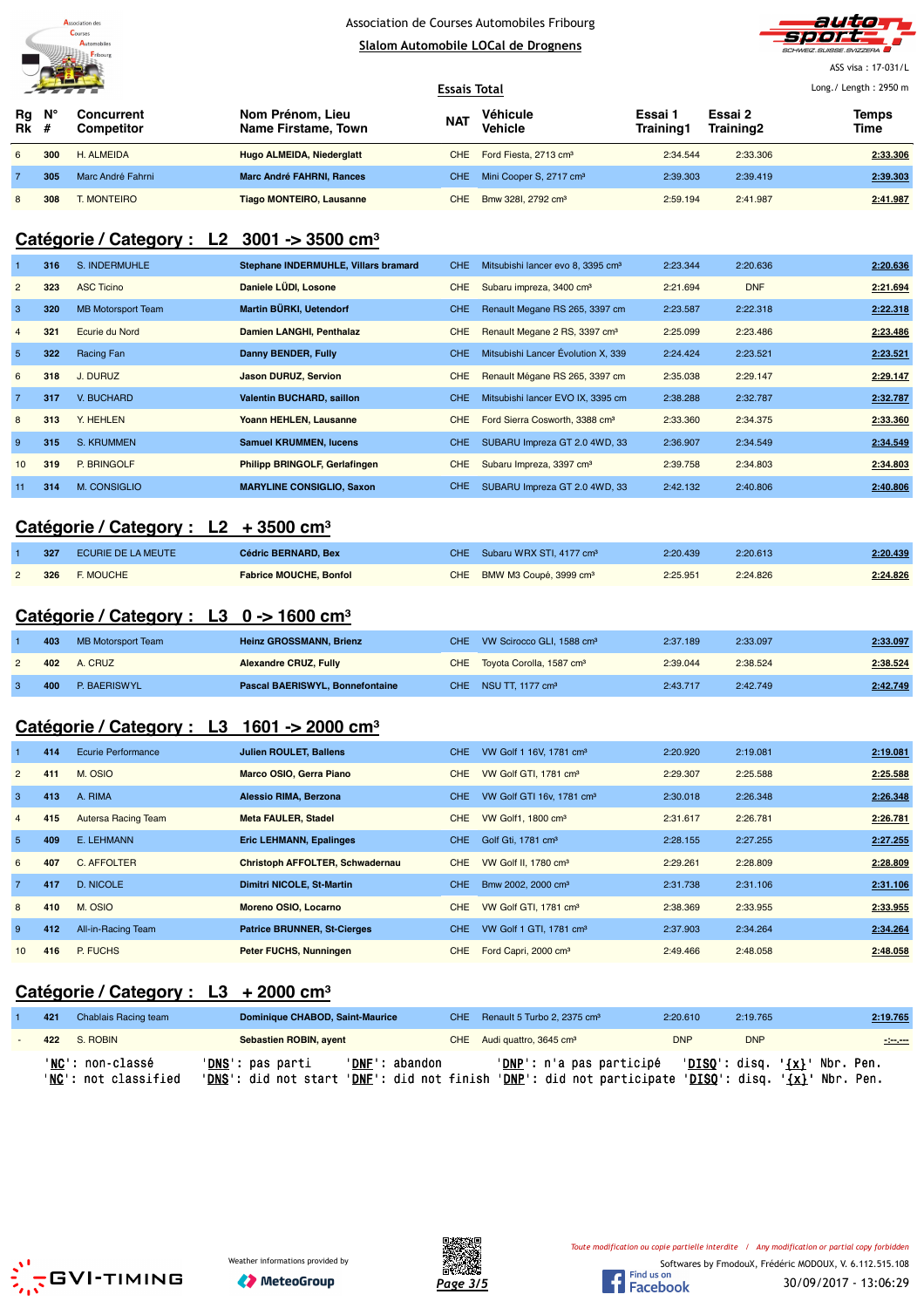



ASS visa : 17-031/L Long./ Length : 2950 m

| <u>Alexander and the second property of the second property of the second property of the second property of the second property of the second property of the second property of the second property of the second property of </u> |  |                          | <b>Essais Total</b>                     | Long./ Length: 2950 m |                     |                      |                      |               |
|--------------------------------------------------------------------------------------------------------------------------------------------------------------------------------------------------------------------------------------|--|--------------------------|-----------------------------------------|-----------------------|---------------------|----------------------|----------------------|---------------|
| $Ra$ $N^{\circ}$<br>$Rk \#$                                                                                                                                                                                                          |  | Concurrent<br>Competitor | Nom Prénom, Lieu<br>Name Firstame, Town | <b>NAT</b>            | Véhicule<br>Vehicle | Essai 1<br>Training1 | Essai 2<br>Training2 | Temps<br>Time |

### **Catégorie / Category : L4 0 -> 1600 cm³**

|                | 500 | Scuderia Taifvn                   | Vincent MONTANDON. La chaux de fonds | CHE.       | Caterham superseven 1.6l, 1585 c         | 2:22.081 | 2:23.057 | 2:22.081 |
|----------------|-----|-----------------------------------|--------------------------------------|------------|------------------------------------------|----------|----------|----------|
| $\overline{2}$ | 505 | Y. STÜRZINGER                     | Yves STÜRZINGER, Bretonnières        | <b>CHE</b> | Citroën Saxo VTS, 1587 cm <sup>3</sup>   | 2:37.226 | 2:24.780 | 2:24.780 |
| 3              | 501 | Racing Team Zäziwil               | Denis WOLF, Hünibach                 | CHE.       | Suzuki Swift, 1586 cm <sup>3</sup>       | 2:27.826 | 2:25.313 | 2:25.313 |
| $\overline{4}$ | 503 | P. SCHAUB                         | Peter SCHAUB, Lachen                 | <b>CHE</b> | Suzuki Swift, 1586 cm <sup>3</sup>       | 2:29.183 | 2:26.998 | 2:26.998 |
| 5              | 502 | Equipe Bernoise                   | Patrik AMSTUTZ, Bätterkinden         | CHE.       | Suzuki Swift Sport, 1586 cm <sup>3</sup> | 2:30.122 | 2:29.648 | 2:29.648 |
| 6              | 504 | S. BAINS                          | <b>Stewart BAINS, Wil</b>            | <b>CHE</b> | Suzuki Swift Sport, 1586 cm <sup>3</sup> | 2:33.282 | 2:36.027 | 2:33.282 |
| $\overline{7}$ | 507 | Racing Club Airbag                | Mario BÖNIGER, Göschenen             | CHE.       | Honda CRX VTEC, 1595 cm <sup>3</sup>     | 2:41.662 | 2:35.433 | 2:35.433 |
| 8              | 508 | Ecurie du Nord                    | Sarah CHABLOZ, Bogis-Bossey          | <b>CHE</b> | Peugeot 106, 1600 cm <sup>3</sup>        | 2:40.215 | 2:37.094 | 2:37.094 |
| 9              | 506 | MST - Motorsport Team Zentralschw | Stefan HÄNGGI, Diegten               | CHE.       | Citroën Saxo, 1587 cm <sup>3</sup>       | 2:39.705 | 2:38.509 | 2:38.509 |

### **Catégorie / Category : L4 1601 -> 2000 cm³**

|                 | 516 | M. JABERG                 | Marco JABERG, Reichenbach            | <b>CHE</b> | Honda Integra, 1797 cm <sup>3</sup>         | 2:20.781 | 2:20.340   | 2:20.340 |
|-----------------|-----|---------------------------|--------------------------------------|------------|---------------------------------------------|----------|------------|----------|
| $\overline{2}$  | 514 | La Meute                  | <b>Olivier MORA, Cologny</b>         | <b>CHE</b> | Lotus Exige, 1796 cm <sup>3</sup>           | 2:22.792 | 2:21.146   | 2:21.146 |
| 3               | 524 | <b>F. VUILLEUMIER</b>     | Frank VUILLEUMIER, Tramelan          | <b>CHE</b> | Renault Clio, 1998 cm <sup>3</sup>          | 2:23.776 | 2:22.822   | 2:22.822 |
| $\overline{4}$  | 525 | <b>Ecurie des Lions</b>   | Cédric LEUBA, Le Brassus             | <b>CHE</b> | Renault Clio RS, 1998 cm <sup>3</sup>       | 2:23.808 | 2:23.130   | 2:23.130 |
| $5\phantom{.0}$ | 515 | <b>Ecurie Basilisk</b>    | <b>Reiner SUHR, Basel</b>            | <b>CHE</b> | Lotus Exige MK1, 1796 cm <sup>3</sup>       | 2:24.798 | 2:24.066   | 2:24.066 |
| 6               | 518 | Gruyère Racing Team       | <b>Frédéric STEINER, Mossel</b>      | <b>CHE</b> | Seat Ibiza, 1984 cm <sup>3</sup>            | 2:29.792 | 2:27.299   | 2:27.299 |
| $\overline{7}$  | 512 | <b>L. BARRAS</b>          | <b>Loïc BARRAS, Gillarens</b>        | <b>CHE</b> | Volkswagen Golf GTI, 1780 cm <sup>3</sup>   | 2:28.543 | 2:28.793   | 2:28.543 |
| 8               | 521 | <b>D. DURUSSEL</b>        | <b>Dylan DURUSSEL, Payerne</b>       | <b>CHE</b> | Peugeot 206, 1997 cm <sup>3</sup>           | 2:29.670 | <b>DNF</b> | 2:29.670 |
| 9               | 526 | <b>Ecurie Fun Racing</b>  | <b>Thierry BARRAUD, Prangins</b>     | <b>CHE</b> | Renault Clio Sport, 1998 cm <sup>3</sup>    | 2:33.282 | 2:30.183   | 2:30.183 |
| 10              | 527 | S. MOSER                  | Sascha MOSER, Heimberg               | <b>CHE</b> | Honda Integra, 2000 cm <sup>3</sup>         | 2:36.316 | 2:32.061   | 2:32.061 |
| 11              | 520 | Scuderia Taifyn           | <b>Roland TAVERNIER, Avenches</b>    | <b>CHE</b> | Opel Kadett E 20i 16V, 1997 cm <sup>3</sup> | 2:36.754 | 2:32.197   | 2:32.197 |
| 12              | 513 | <b>Racing Club Airbag</b> | Nicole SCHWEIZER, Nürensdorf         | <b>CHE</b> | VW Golf II GTI, 1780 cm <sup>3</sup>        | 2:37.778 | 2:37.206   | 2:37.206 |
| 13              | 511 | écurie performance        | <b>Axel MONNET, Grancy</b>           | <b>CHE</b> | VW GOLF, 1780 cm <sup>3</sup>               | 2:39.486 | 2:38.215   | 2:38.215 |
| 14              | 517 | M. CORTESE                | <b>Matteo CORTESE, Monthey</b>       | <b>CHE</b> | Toyota Mr2, 1800 cm <sup>3</sup>            | 2:41.746 | 2:39.837   | 2:39.837 |
| 15              | 523 | <b>L. TRUITARD</b>        | Laurent-Jean pierre TRUITARD, Moudon | <b>CHE</b> | Opel Kadett Gsi 16v, 1997 cm <sup>3</sup>   | 2:43.440 | 2:41.725   | 2:41.725 |
| 16              | 519 | S. DURUSSEL               | Stéphane DURUSSEL, Romanel           | <b>CHE</b> | Peugeot 206 rc, 1997 cm <sup>3</sup>        | 2:46.731 | 2:41.757   | 2:41.757 |
| 17              | 522 | Atelier de la Tzoumaz     | <b>Olivier CONSTANTIN, Ayent</b>     | <b>CHE</b> | Renault Clio williams, 1997 cm <sup>3</sup> | 2:51.858 | 2:58.259   | 2:51.858 |

# **Catégorie / Category : L4 2001 -> 2500 cm³**

|                 |     | Valuguriu / Valugury .<br>--                             | $2001722000$ VIII                   |            |                                              |          |          |          |
|-----------------|-----|----------------------------------------------------------|-------------------------------------|------------|----------------------------------------------|----------|----------|----------|
|                 | 530 | <b>J. KUSTNER</b>                                        | <b>Jessica KUSTNER, Echallens</b>   | CHE.       | VW Polo G40, 2162 cm <sup>3</sup>            | 2:38.751 | 2:38.669 | 2:38.669 |
|                 |     | Catégorie / Category : $L4$ 2501 -> 3500 cm <sup>3</sup> |                                     |            |                                              |          |          |          |
|                 | 539 | V. SCHOPFER                                              | <b>Vincent SCHOPFER, Senarclens</b> | CHE.       | Mitsubishi Lancer Evo9, 3395 cm <sup>3</sup> | 2:14.133 | 2:12.623 | 2:12.623 |
| $\overline{2}$  | 538 | <b>Ecurie Performance</b>                                | <b>Eric ALLEMANN, Dizy</b>          | <b>CHE</b> | Mitsubishi Lancer EVO RS2, 3395              | 2:17.889 | 2:14.250 | 2:14.250 |
| 3               | 542 | <b>I. MANTADAKIS</b>                                     | losif MANTADAKIS, Kloten            | CHE.       | Renault Mégane RS 265, 3397 cm               | 2:15.710 | 2:15.390 | 2:15.390 |
| $\overline{4}$  | 537 | <b>Ecurie Fun Racing</b>                                 | <b>Steve ANGLADE, Aire</b>          | <b>CHE</b> | Subaru WRX STI, 3390 cm <sup>3</sup>         | 2:19.693 | 2:15.761 | 2:15.761 |
| 5               | 540 | Racing Club Airbag                                       | Urs KUPPER, Wangen                  | <b>CHE</b> | Mitsubishi Lancef Evo 8 MR RS, 3             | 2:18.177 | 2:18.002 | 2:18.002 |
| 6               | 543 | C. MARECHAL                                              | <b>Christophe MARECHAL, Gimel</b>   | <b>CHE</b> | Renault R26R, 3400 cm <sup>3</sup>           | 2:22.572 | 2:22.223 | 2:22.223 |
| $\overline{7}$  | 536 | R. PALERMO                                               | <b>Remo PALERMO, Boussens</b>       | CHE.       | BMW M3, 3246 cm <sup>3</sup>                 | 2:29.133 | 2:26.388 | 2:26.388 |
| 8               | 541 | U. DENIZ                                                 | Ugur DENIZ, Zürich                  | <b>CHE</b> | Renault Megane RS, 3397 cm <sup>3</sup>      | 2:30.606 | 2:28.083 | 2:28.083 |
| 9               | 544 | Atelier de la Tzoumaz                                    | <b>Basile PRAPLAN, Ayent</b>        | <b>CHE</b> | Ford Sierra Cosworth, 3400 cm <sup>3</sup>   | 2:37.104 | 2:33.710 | 2:33.710 |
| 10 <sup>1</sup> | 535 | M. ZWAHLEN                                               | <b>Marc ZWAHLEN, Fiez</b>           | <b>CHE</b> | Vw Golf, 2792 cm <sup>3</sup>                | 2:39.676 | 2:37.410 | 2:37.410 |

 $\sum_{n=0}^{N}$ GVI-TIMING







Softwares by FmodouX, Frédéric MODOUX, V. 6.112.515.108